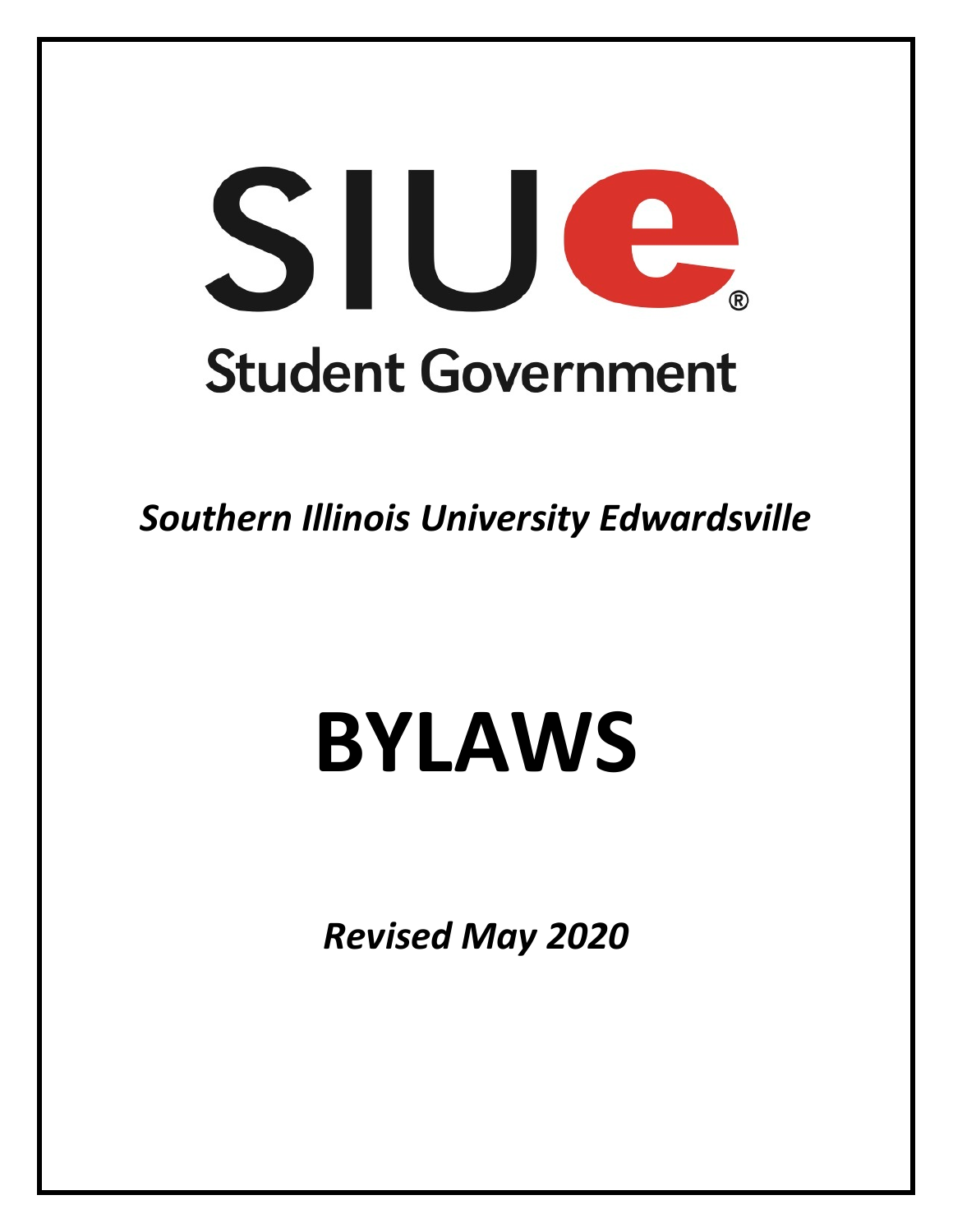# **TABLE OF CONTENTS**

| Article II - Duties and Responsibilities of the Student Body Vice President  2 |
|--------------------------------------------------------------------------------|
|                                                                                |
|                                                                                |
|                                                                                |
|                                                                                |
|                                                                                |
|                                                                                |
|                                                                                |
|                                                                                |
|                                                                                |
|                                                                                |
|                                                                                |
|                                                                                |
|                                                                                |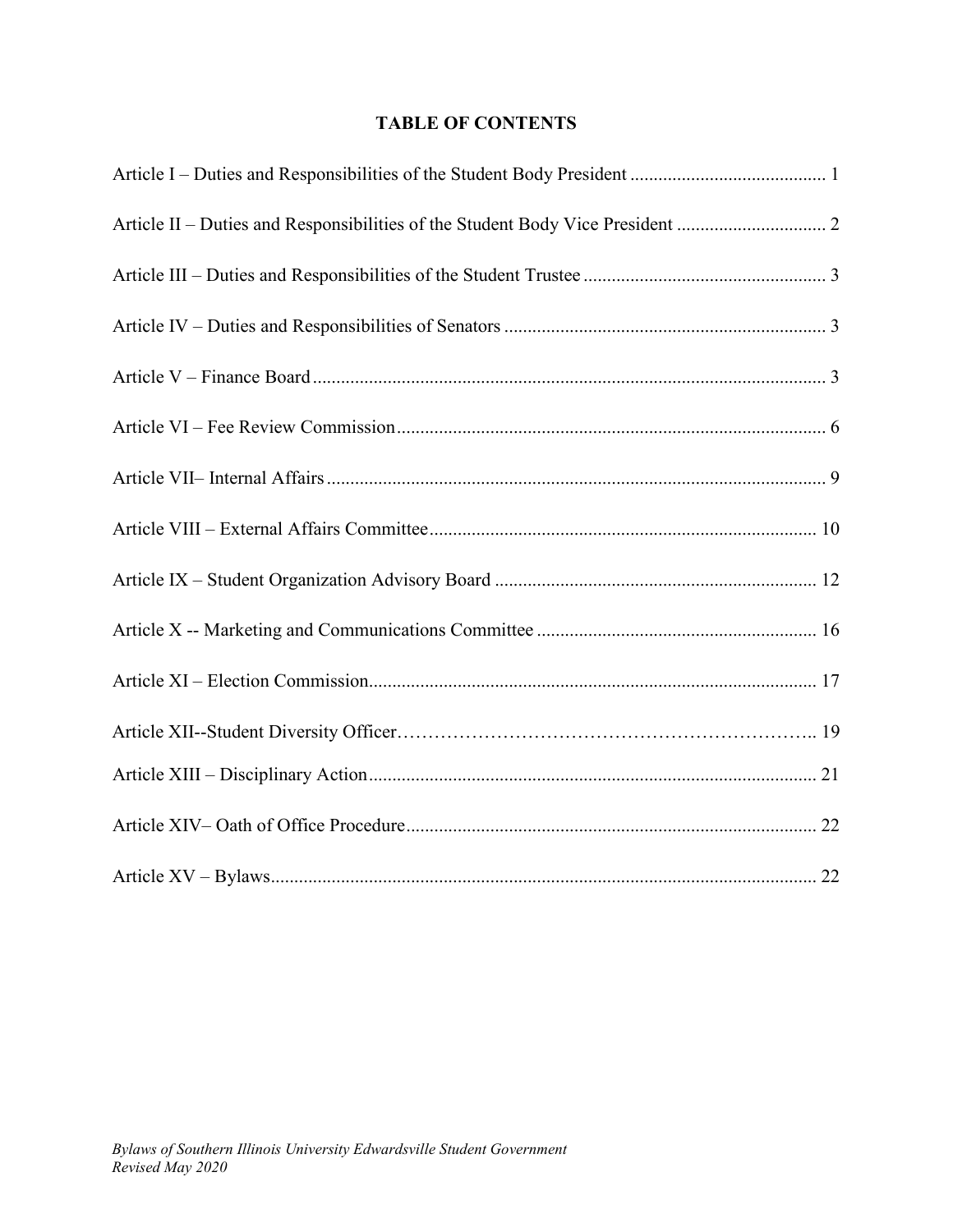#### **BYLAWS OF STUDENT GOVERNMENT SOUTHERN ILLINOIS UNIVERSITY EDWARDSVILLE**

*Revised May 2020*

#### **Article I – Duties and Responsibilities of the Student Body President**

- <span id="page-2-0"></span>A. Presides over the Executive Board.
- B. Vetoes Senate resolutions and bills, subject to the following provisions:
	- 1. Resolutions approved by the Senate become official if not vetoed within 10 business days of Senate approval.
	- 2. The President must give the Senate written notification of a veto, including reasons for it, within the 10-day period.
	- 3. The President's veto must be presented to the Senate at its next regular meeting.
	- 4. A two-thirds majority of the total Senate membership is required to override a Presidential veto.
	- 5. The President may not veto the entire budget allocation recommended for the operation of the Student Government office; they may only veto line items.
- C. Makes appointments to the Executive Board, subject to the review and consent of the Senate.
- D. Carries out all official and ceremonial function pertaining to their office.
- E. Makes regular reports to the Senate on campus affairs.
- F. The President shall travel to and from SIU Board of Trustee meetings (as the Presidents' schedule allows), Illinois Board of Higher Education meetings, or appoint a delegate, as well as on-campus and off-campus meetings or conferences which are related to Student Government business.
- G. Outlines the goals and objectives of their administration in consultation with the Legislative Branch and Executive Branch of Student Government.
- H. Calls special meetings of the Senate for specific purposes.
- I. Monitors the daily operation of the Student Government office.
- J. Serves and records office hours as defined pertaining to their office, with a minimum of 15 hours per academic week.
- K. Serves as an ex-officio member of all Senate subcommittees, ad hoc, and standing committees of which, they are not a voting member.
- L. Submits a report, including accomplishments and recommendations, at the end of their term for the incoming President; the outgoing President should meet with the incoming President to provide guidance for the following year.
- M. With the help of the Student Body Vice President, the President must release an end of term report to the Student Body covering all of the accomplishments and initiatives of Student Government during his/her term.
- N. Maintains Executive Officer attendance records and office hours; provides a verbal record of all absences to the Senate at each regularly schedule senate meeting, the absences are recorded on the roll call sheet of each Senate meeting.
- O. Requires every Presidential Appointee to attend the Senate meeting at which they are to be appointed.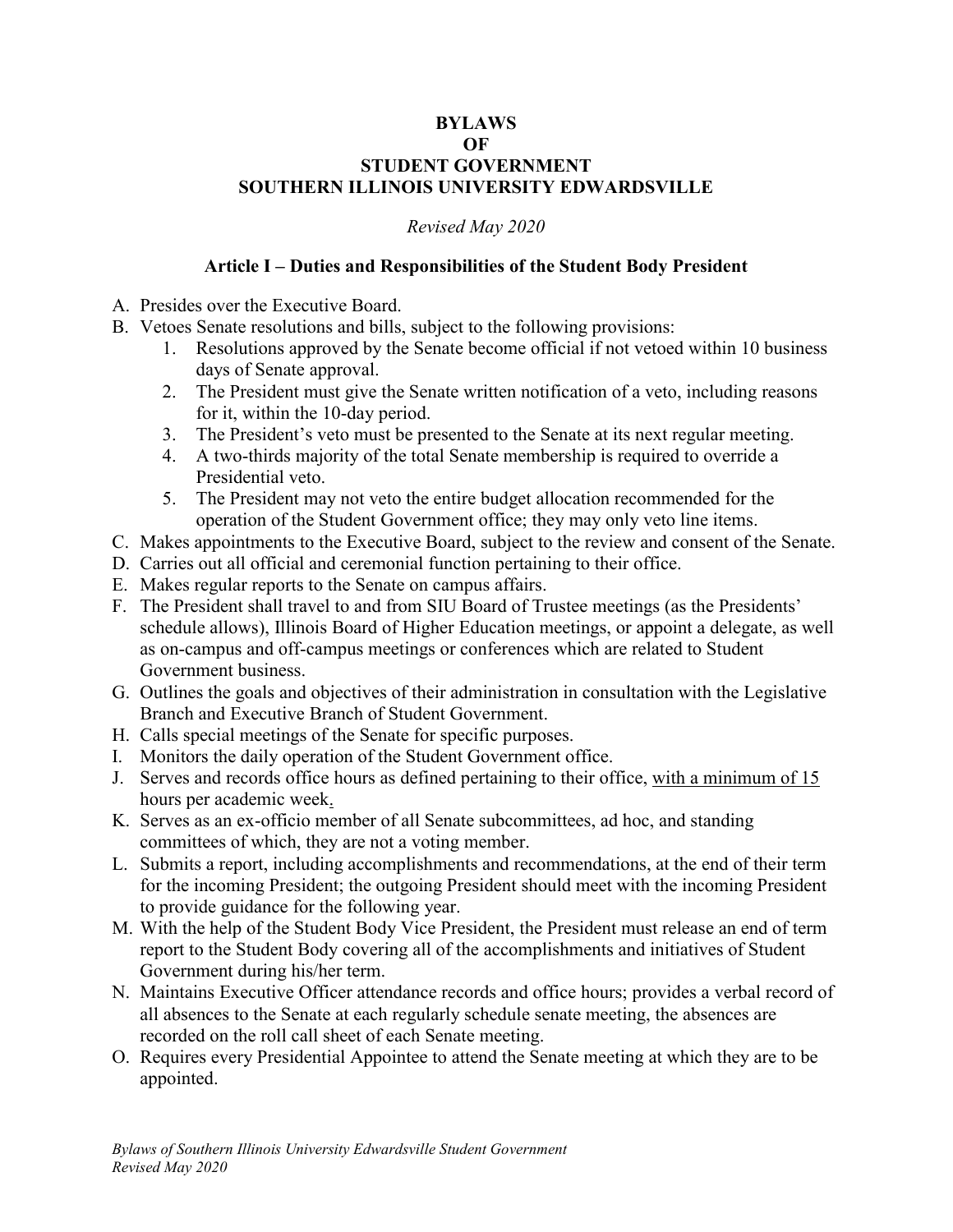- P. In the event a Senator or Executive Board member shows a pattern of tardiness and their actions need to be reviewed, then the President, Vice President and the Internal Affairs Officer will have one vote each to the disciplinary action needed.
- Q. Oversees the marketing, branding, and overall image of Student Government.
- R. Has the power to create Executive Board temporary ad hoc committees to fulfill duties and responsibilities bestowed upon Student Government under Article I of the Constitution. Creation of an ad hoc committee must be announced at the next regularly scheduled meeting. The Senate may override the committee's creation with a 2/3 majority vote.

# **Article II – Duties and Responsibilities of the Student Body Vice President**

- <span id="page-3-0"></span>A. Oversees the daily operations of the Student Government Office when the Student Body President is not in their office.
- B. Presides over Senate meetings.
- C. Votes in Senate meetings in the event of a tie.
- D. Proposes legislation to the Senate and assists the President in carrying out the policies and procedures of the Senate.
- E. Assumes the office of President of the Student Body in the event that the President is unable to fulfill their duties.
- F. Attends the regularly scheduled meetings of the Senate.
- G. Receives written proxies from Senators.
- H. Serves as an ex-officio member of all senate subcommittees and standing committees of which, they are not a voting member.
- I. Monitors and oversees the office hours of Senators in a manner of their choice.
- J. Maintains committee reports from Senators serving on University-wide and Student Government committees.
- K. Maintains Senator attendance records and office hours; provides a verbal record of all absences to the Senate at each regularly schedule senate meeting, the absences are recorded on the roll call sheet of each Senate meeting.
- L. Serves and records a minimum of 12 office hours in the Student Government office or another designated office each academic week.
- M. Enforces disciplinary actions as outlined in the Bylaws, Article XII.
- N. May impeach any Senator based on charges of malfeasance, misfeasance, or nonfeasance in office. A committee of three Senators, appointed by the Associate Director of the Kimmel Student Involvement Center, shall investigate the charges brought by the Vice President initiating impeachment. The committee will forward its recommendation to the Senate for action. Conviction to remove a Senator requires a simple majority vote of the current membership (present or not) of the Senate.
- O. Compiles and submits the Student Government Goals Report at the last meeting of the academic term.
- P. Submits a report, including accomplishments and recommendations, at the end of their term for the incoming Vice President. The outgoing Vice President should meet with the incoming Vice President to provide guidance for the following year.
- Q. Assist the Student Body President in releasing an end of term report to the Student Body covering all of the accomplishments and initiatives of Student Government during their term.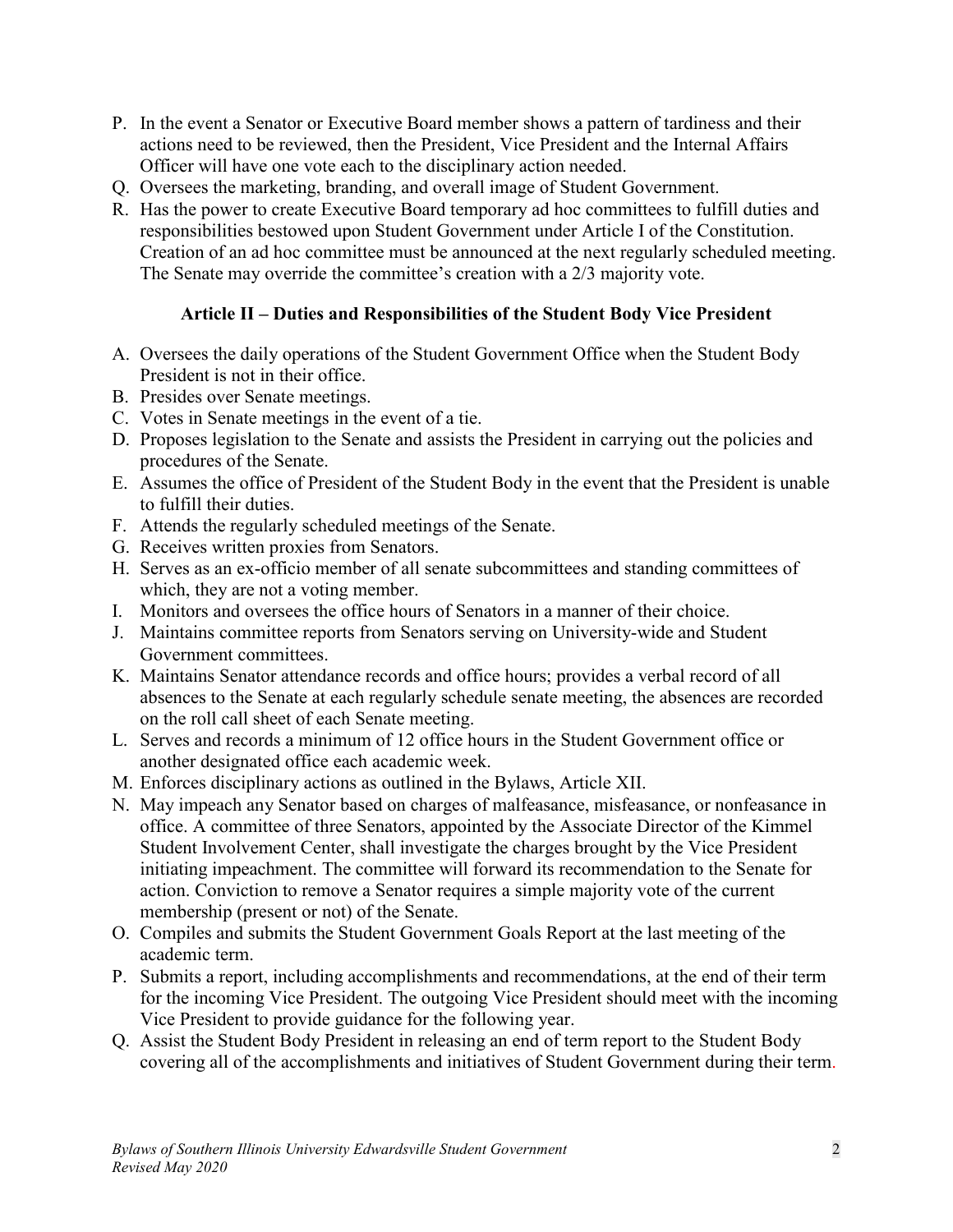- R. In the event a Senator or Executive Board member shows a pattern of tardiness and their actions need to be reviewed, then the President, Vice President and the Internal Affairs Officer will have one vote each to the disciplinary action needed.
- <span id="page-4-0"></span>S. And any other duties as assigned by the President.

# **Article III – Duties and Responsibilities of the Student Trustee**

- A. Serves as the SIUE student representative to the SIU Board of Trustees.
- B. Attends the regularly scheduled meetings of the Board of Trustees.
- C. Carries out all official and ceremonial functions of their office.
- D. Attends all regularly scheduled meetings of the Senate.
- E. Makes a written/verbal report for each Senate and Executive meeting.
- F. Serves and records a minimum of three office hours in the Student Government office or another designated office each academic week.
- G. Serves as an ex-officio member of all Senate subcommittees of which he/she is not a voting member.
- H. Submits a report, including accomplishments and recommendations, at the end of their term for the incoming Student Trustee. The outgoing Trustee should meet with the incoming Trustee to provide guidance for the following year.
- I. If the President or Vice President or Internal Affairs Officer is up for review of tardiness, he/she becomes an *ad hoc* voting member in replacement of the respective executive officer for that specific tardiness review.

# **Article IV – Duties and Responsibilities of Senators**

# <span id="page-4-1"></span>Each Senator:

- A. Must abide by the Constitution and Bylaws of Student Government
- B. Shall serve on two committees, with preference given to one University committee and one Student Government committee provided availability and scheduling allows.
- C. Shall attend the regularly scheduled meetings of the Senate and their respective committee assignments
- D. Must provide the Senate with a biweekly written and verbal report of committee meetings attended. Reports are to be submitted no later than the designated time by the Office Support Specialist.
- E. Must serve and record a minimum of three office hours in the Student Government office or another designated office each academic week during the fall and spring semesters.
- F. Must attend at least three events sponsored or co-sponsored by Student Government each semester and submit a summary of the event in their next senate report for each program attended.
- G. Must attend mandatory training programs sponsored by Student Government.
- H. Must be enrolled full time in the fall and spring semesters and maintain full-time status.
- <span id="page-4-2"></span>I. The Senate shall have the power to establish Senate subcommittees through a 2/3 majority vote.

# **Article V – Finance Board**

# Section A: Composition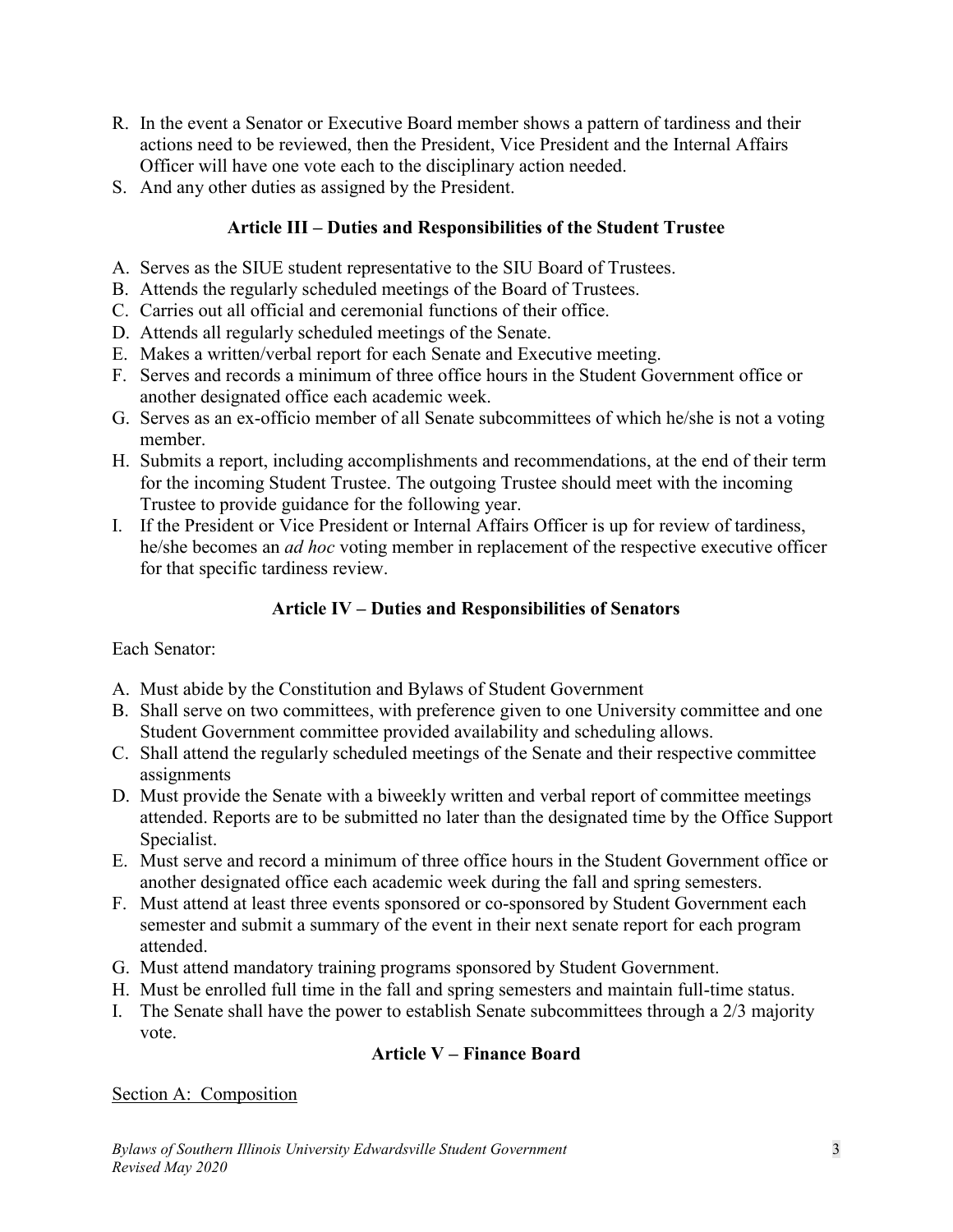- 1. The Finance Board shall consist of a minimum of nine and a maximum of 12 voting members and a chair (Financial Officer). The voting members shall be appointed by the Financial Officer in conjunction with the Internal Affairs Officer, subject to two-thirds approval by the Senate.
- 2. The voting members should consist of two undergraduate senators, one freshman senator, and one graduate senator, and the remaining seats will be filled with atlarge members appointed by the Financial Officer in conjunction with the Internal Affairs Officer.
- 3. At the beginning of their term, and whenever else necessary, the President shall appoint the Financial Officer, subject to ratification by two-thirds of the total Senate.
- 4. One member shall be designated by the Financial Officer as the vice chair of the Finance Board, pending approval by the President.
- 5. Senators, unless already voting Finance Board members, shall be ex-officio, nonvoting members of the Finance Board.
- 6. Appointments shall be for the academic year and may be renewed pending approval of the Senate.

#### Section B: Qualifications

- 1. Each member shall be a currently enrolled SIUE student in good disciplinary standing.
- 2. Each member, except the Financial Officer and Senate members, shall have and maintain a cumulative GPA of at least a 2.0.
- 3. The Financial Officer must have a cumulative GPA of at least 2.5 at the time of appointment and must maintain a cumulative GPA of at least 2.5 during their terms in office.
- 4. The Financial Officer must have completed one academic term as a full-time student at Southern Illinois University Edwardsville.

# Section C: Financial Officer

- 1. The Financial Officer shall preside at all Finance Board meetings.
- 2. The Financial Officer may only vote in the event of a tie.
- 3. The Financial Officer shall be responsible for the organization and operation of the Finance Board and for communication of its operation to the Senate.
- 4. The Financial Officer shall attend all Senate meetings.
- 5. The Financial Officer must serve and record a minimum of 10 hours in the Student Government office or another designated office each academic week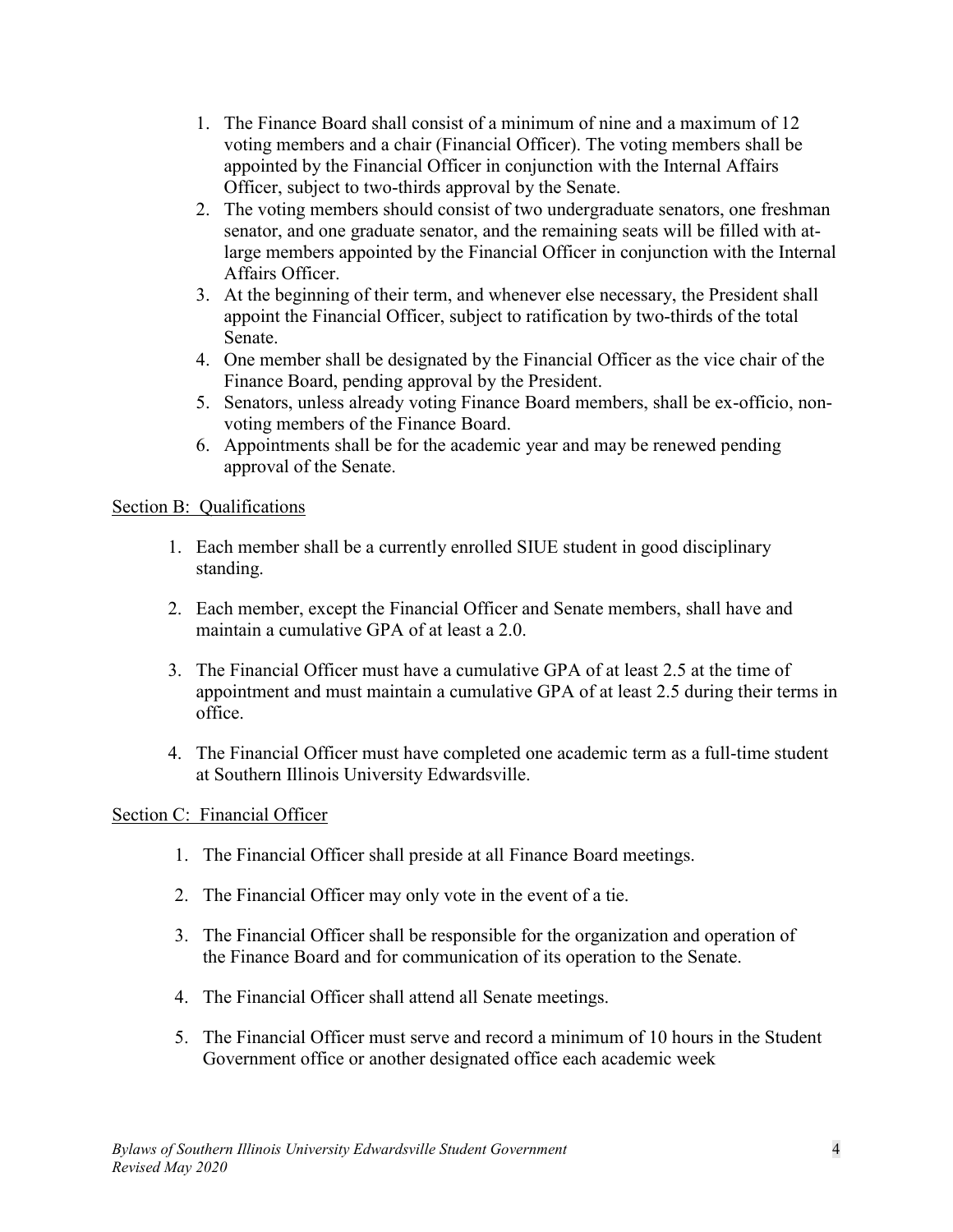- 6. The Financial Officer will notify Finance Board members when the packets are available in their mailboxes within the Student Government office prior to the meeting for review.
- 7. The Financial Officer shall be the spokesperson for the Finance Board and will submit all Finance Board business and recommendations, based on the consensus of the Finance Board to the Student Government Office Support Specialist at least three days prior to each Senate meeting. These recommendations shall be included on the next Senate agenda for Senate approval.
- 8. Will submit a report, including accomplishments and recommendations, at the end of their term for the incoming Financial Officer. The outgoing Financial Officer should meet with the incoming Financial Officer to provide guidance for the following year.
- 9. Or any other duties as assigned by the president.

# Section D: Vice Chair

- 1. The vice chair, upon the absence of the Financial Officer, shall assume the duties of the Financial Officer.
- 2. The vice chair shall be a voting member of the Finance Board.

# Section E: Meetings

- 1. No official business shall be conducted by the Finance Board unless quorum is established.
- 2. Quorum shall consist of 50 percent plus one  $(50\% + 1)$  of the total membership of the Finance Board.
- 3. Members shall be required to wait no longer than 15 minutes after the appointed meeting time to establish quorum.
- 4. Finance Board meetings shall be conducted in accordance with state statute as it pertains to open meetings. Meetings will also be conducted in accordance with these bylaws and with *Robert's Rules of Order – Newly Revised*.
- 5. The Finance Board shall meet biweekly, with at least seven meetings scheduled per semester.

#### Section F: Removal

1. The Financial Officer may dismiss members that are absent from two Finance Board meetings in a semester. Extraordinary cases will be judged on their own merit.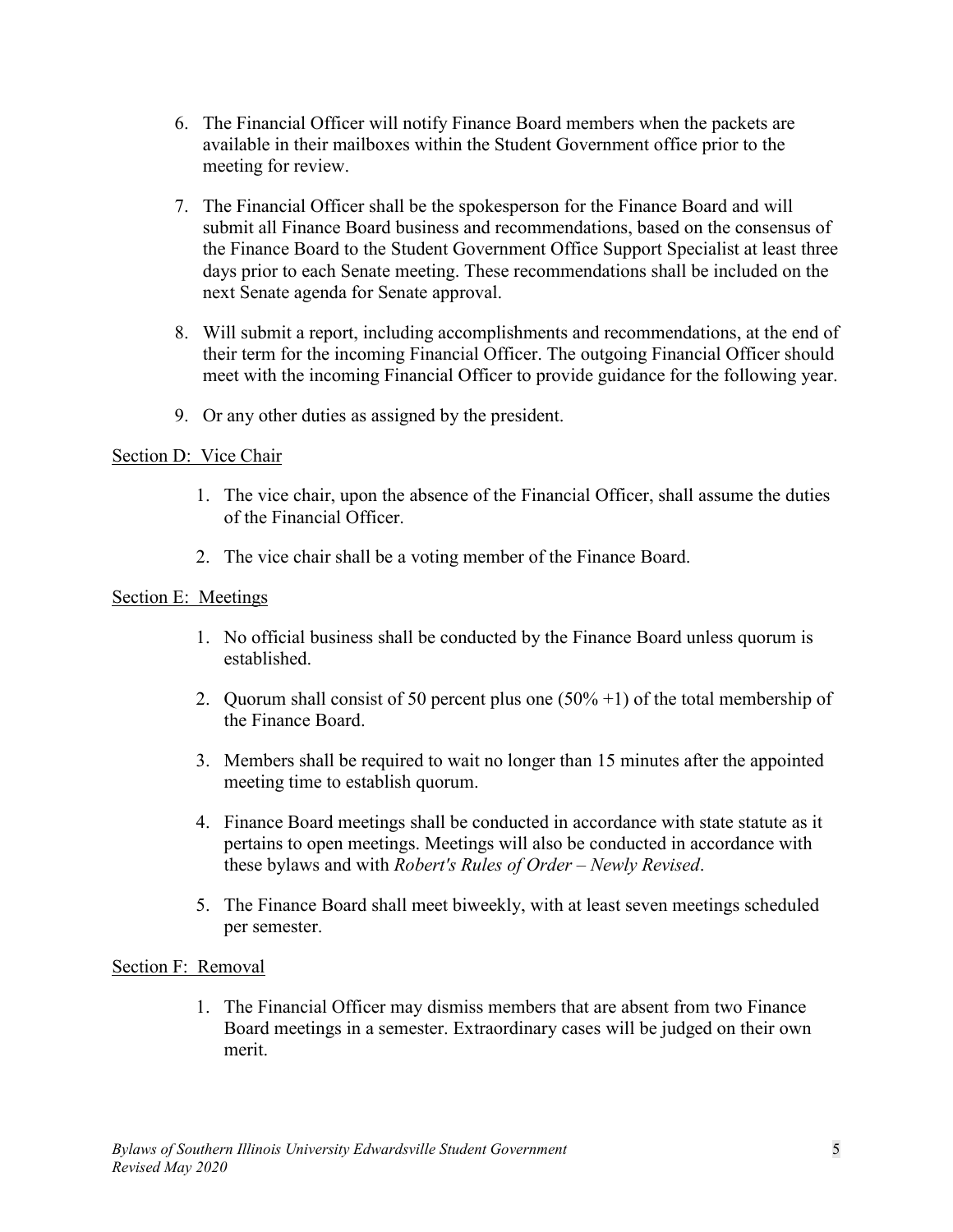- 2. The Financial Officer may appoint new members to the Finance Board to replace those members that were dismissed with two-thirds approval of the Senate.
- 3. The Financial Officer may dismiss the vice chair for substantial reasons, with the consent of the President.
- 4. The Financial Officer may be removed according to Article IV. Section E, Subsection 5 of the Constitution.
- 5. The Financial Officer may be removed for just cause by a three-fourths vote of the Senate.

#### Section G: Duties and Responsibilities

Finance Board members will maintain a comprehensive record of all Finance Board business.

The Finance Board shall make recommendations to the Senate regarding the allocation of funds to support annual allocations for student organizations, student travel, student programming and risk insurance for student organizations.

The Finance Board shall exercise fiscal responsibility in establishing recommendations and will work with all organizations in developing a sound approach to program budgeting.

The Finance Board shall have the power to establish subcommittees subject to a majority approval of the Senate.

# **Article VI – Fee Review Commission**

#### <span id="page-7-0"></span>Section A: Composition

The Fee Review Commission shall consist of a minimum of five and a maximum of eight voting members and a chair. The voting members shall be appointed by the Internal Affairs Officer, subject to 2/3 approval by the Senate.

One member shall be designated by the commissioner as the deputy commissioner of the Fee Review Commission, pending approval by the President.

The president, the vice chancellor and associate vice chancellor for student affairs, and the student trustee shall be ex-officio, non-voting members of the Fee Review Commission.

Senators, unless already voting Fee Review Commission members, shall be ex-officio, non-voting members of the commission.

Appointments shall be for the academic year and may be renewed pending approval of the Senate.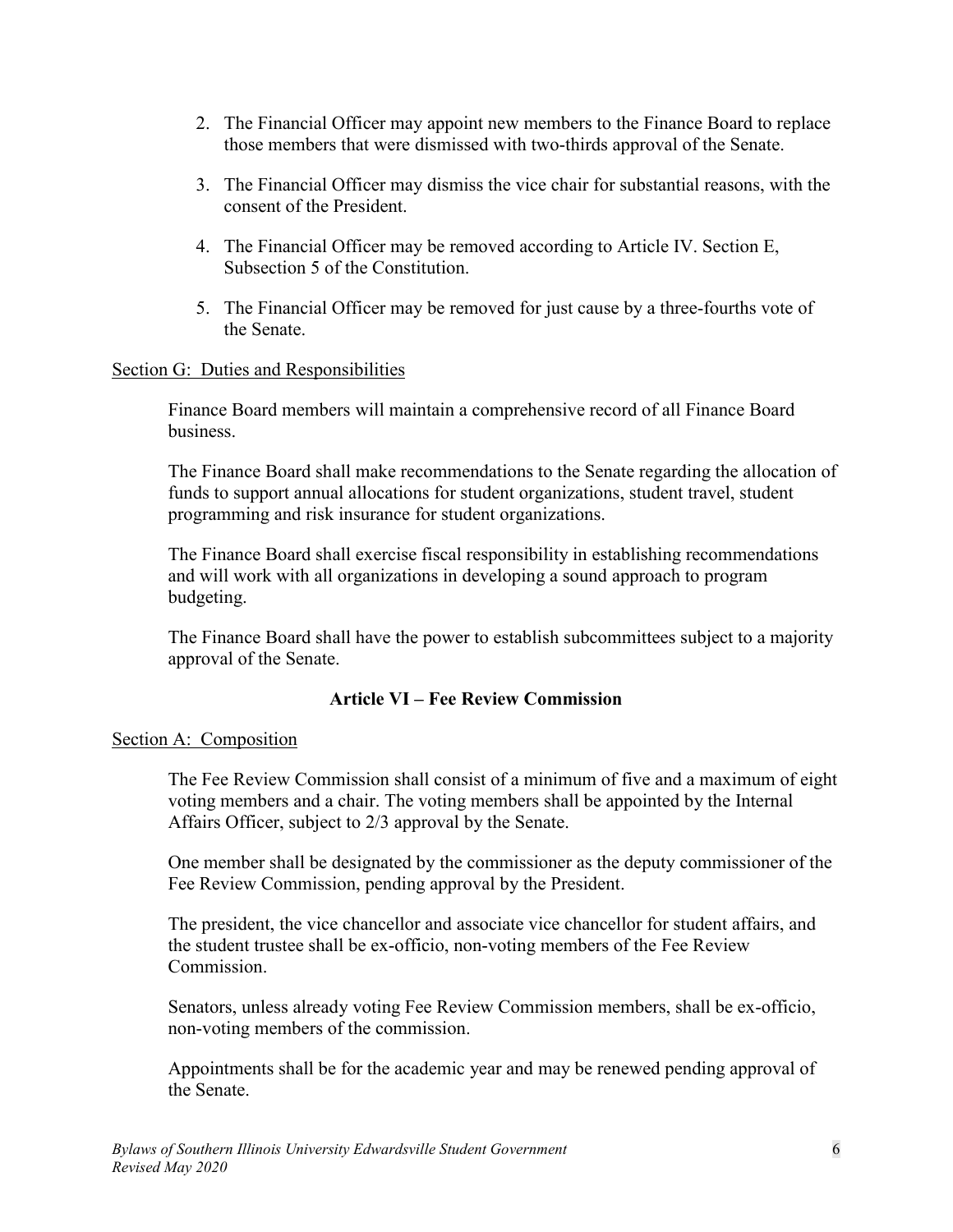No more than four Senators may serve as voting members of the commission.

#### Section B: Qualifications

Each member shall be a currently enrolled SIUE student in good disciplinary standing.

Each member, except the commissioner and Senators, shall have and maintain a cumulative GPA of at least a 2.0.

The commissioner must have a cumulative GPA of at least 2.5 at the time of appointment and must maintain a cumulative GPA of at least 2.5 during their term in office.

The commissioner must have completed one academic term as a full-time student at Southern Illinois University Edwardsville.

The commissioner shall be the spokesperson for the Fee Review Commission and will submit all business to the Student Government Office Support Specialist at least three days prior to each Senate meeting.

Fee Review Commission recommendations, based on the consensus of the commission, to the Student Government Office Support Specialist at least three days prior to each Senate meeting. These recommendations shall be included on the next Senate agenda for Senate approval.

# Section C: Commissioner

- 1. The commissioner shall preside at all committee meetings.
- 2. The commissioner may only vote in the case of a tie.
- 3. The commissioner shall be responsible for the organization and operation of the committee and for communication of its operation to the senate.
- 4. The commissioner shall forward all pending material to commission members at least two days prior to scheduled commission meetings.
- 5. Or any other duties as assigned by the president.

#### Section D: Deputy Commissioner

The deputy commissioner, upon the absence of the commissioner, shall assume the duties of the Fee Review Commission.

The deputy commissioner shall be a voting member of the Fee Review Commission.

#### Section E: Meetings

No official business shall be conducted by the Fee Review Commission unless quorum is established.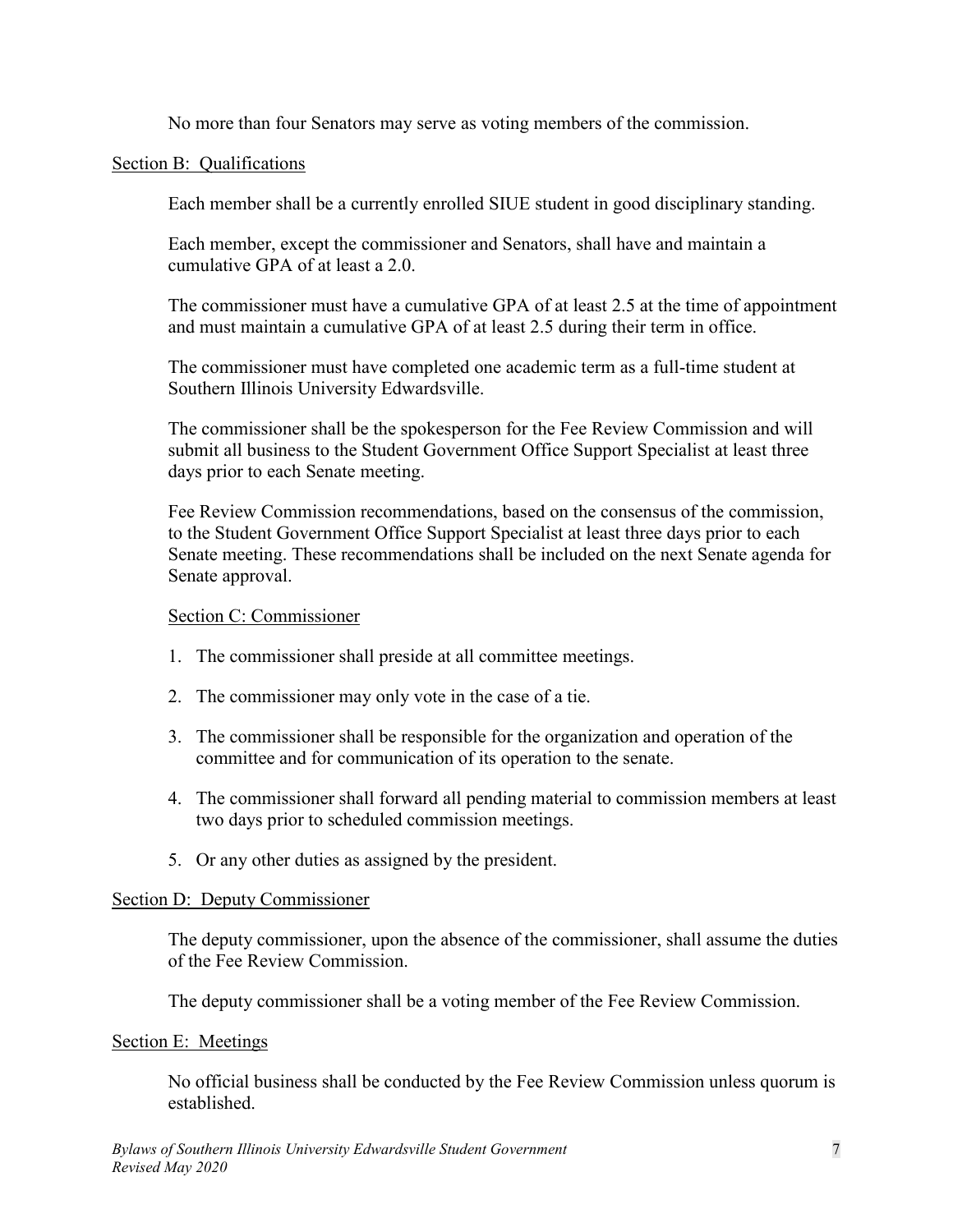Quorum shall consist of 50 percent plus one  $(50\% +1)$  of the total membership of the Fee Review Commission.

Members shall be required to wait no longer than 15 minutes after the appointed meeting time to establish quorum.

Fee Review Commission meetings shall be conducted in accordance with Illinois statute as it pertains to open meetings. Meetings will also be conducted in accordance with these bylaws and with *Robert's Rules of Order-Newly Revised.*

The Fee Review Commission shall meet twice a month after receiving the proposed fees for review. Any other meetings will occur as needed.

#### Section F: Removal

The commissioner may dismiss members that are absent from two Fee Review Commission meetings in a semester. Extraordinary cases will be judged on their own merit.

The commission may appoint new members to the Fee Review Commission to replace those members that were dismissed with two-thirds approval of the Senate.

The commission may dismiss the deputy commissioner for substantial reasons, with the consent of the president.

The commissioner may be removed according to Article IV, Section E, and Subsection 5 of the Constitution.

The commissioner may be removed for just cause by a three-fourths vote of the Senate.

#### Section G: Duties and Responsibilities

Fee Review Commission members will maintain a comprehensive record of all commission business.

The Fee Review Commission shall make recommendations to the Student Senate regarding fees in accordance with the university fee review process.

The Fee Review Commission shall exercise fiscal responsibility in establishing recommendations and will work with all university departments in developing a sound approach to budgeting.

The Fee Review Commission shall have the power to establish subcommittees subject to a majority approval of the Senate.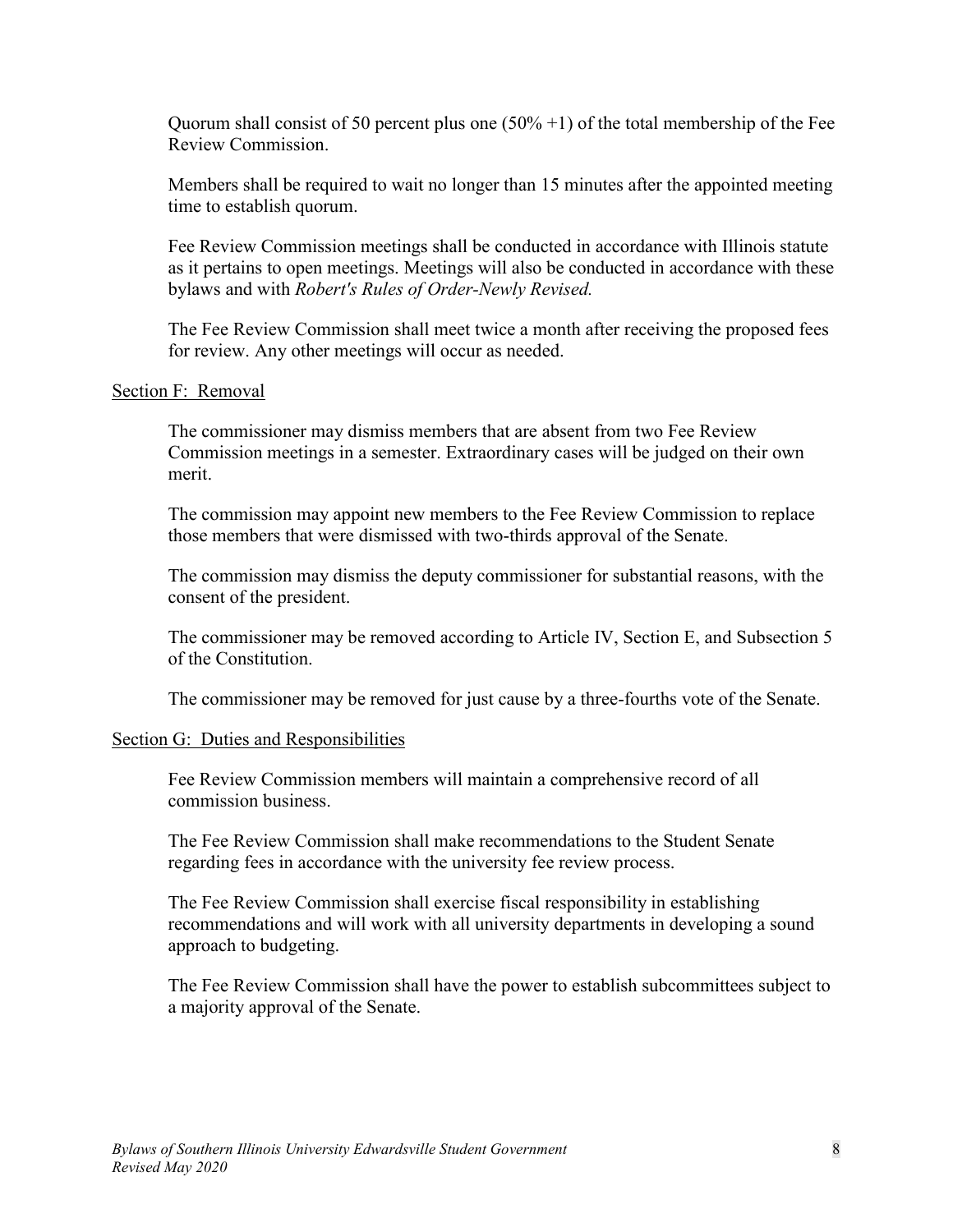# **Article VII– Internal Affairs**

#### <span id="page-10-0"></span>Section A: Qualifications

The Internal Affairs Officer must have a cumulative GPA of at least 2.5 at the time of appointment and must maintain a cumulative GPA of at least 2.5 during their term in office.

The Internal Affairs Officer must have completed one academic term as a full-time student at Southern Illinois University Edwardsville.

#### Section B: Removal

The Internal Affairs Officer may be removed for provisions stated in Article IV, Section E, and Subsection 5 of the Constitution.

The Internal Affairs Officer may be removed for just cause by a three-fourths vote of the total membership of the Senate.

#### Section C: Duties and Responsibilities

#### 1. Personnel Duties

a. The Internal Affairs Officer shall maintain an accurate list of committee and council memberships, shall interview candidates for appointment, and shall recommend appointments to committees and councils.

b. At the request of any voting member, the Internal Affairs Officer shall initiate recall procedures against any student representatives, appointed by constitutional procedure, for failure to fulfill their duties.

c. Non-attendance at the representative's council or committee meetings will lead to removal by the Internal Affairs Officer with approval of the President. The respective council or committee shall determine the number of absences a council member or committee member may accumulate.

d. The committee chair shall notify the Internal Affairs Officer if a committee member is unable to fulfill their duties. The Internal Affairs Officer shall recommend removal of committee members to the President. These matters shall be included in the next Senate agenda for Senate approval. Such removal is subject to approval by a majority vote of the Senate. A committee member shall be notified in writing by the respective committee chair that they have been removed within five working days after the Senate has determined that they have failed to fulfill their duties. It is the responsibility of the Internal Affairs Officer to notify students who are removed from university-wide committees that they have been removed within five working days after the Senate has determined that they failed to fulfill their duties.

e. The Internal Affairs Officer is responsible for ensuring committee members are fulfilling all duties and responsibilities of their assigned committees.

f. The Internal Affairs Officer is responsible for a monthly written committee vacancy update report to be distributed to all members of the Senate. The report should also be posted in the Student Government office.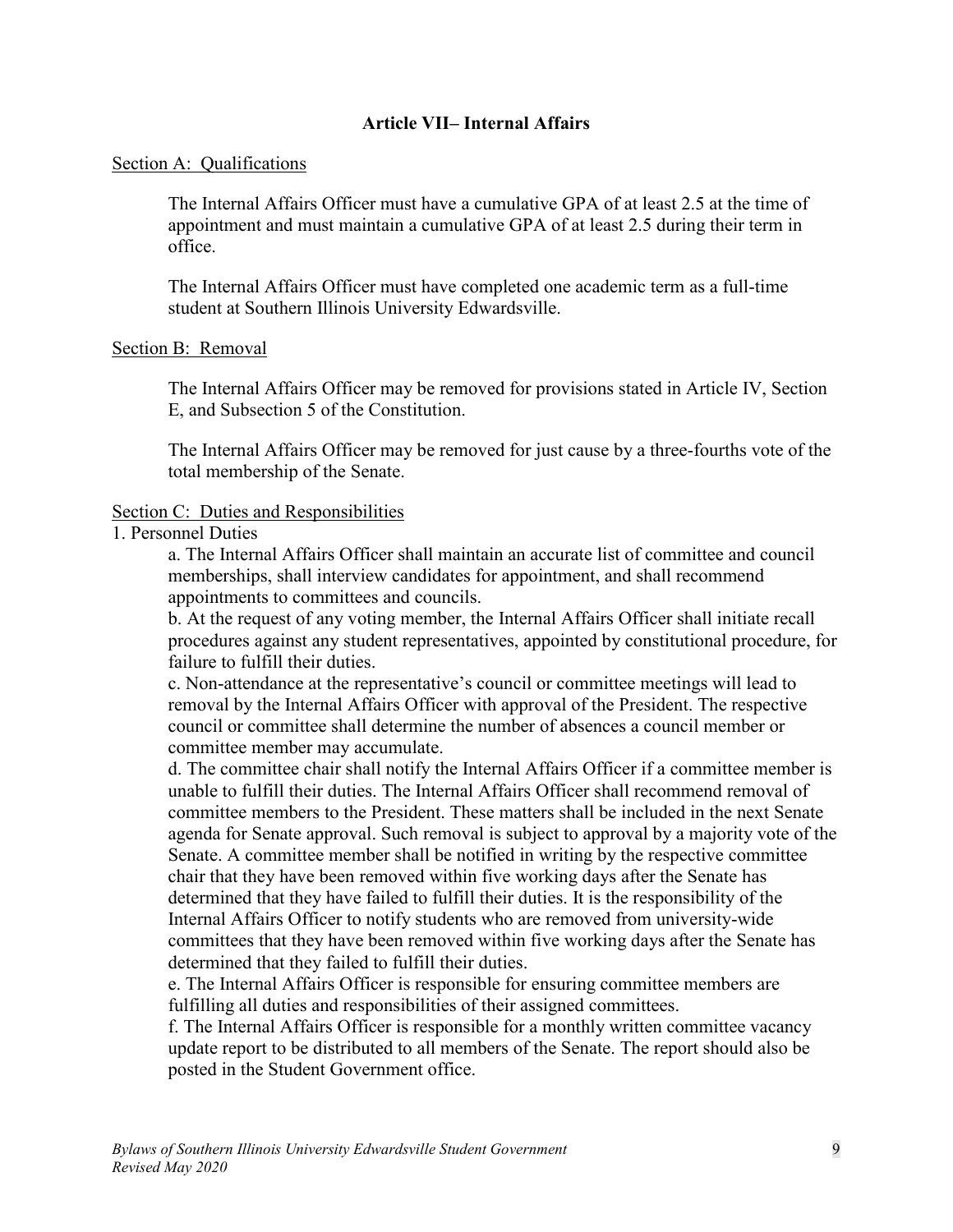#### 2. General Duties

a. The Internal Affairs Officer shall attend all Senate meetings. b. The Internal Affairs Officer must serve and record a minimum of 8 hours in the

Student Government office or another designated office each academic week.

c. The Internal Affairs Officer shall be responsible for organizing Student Government activities including, but not limited to, supplementary conferences, the end-of-the-year banquet, and other Student Government social gatherings.

d. The Internal Affairs Officer will submit a report, including accomplishments and recommendations, at the end of their term for the incoming officer. The outgoing officer should meet with the incoming officer to provide guidance for the following year. e. The Internal Affairs Officer shall have the ability to establish subcommittees at the discretion of the President upon 2/3 majority vote.

f. In the event a Senator or Executive Board member shows a pattern of tardiness and their actions need to be reviewed, then the President, Vice President and the Internal Affairs Officer will have one vote each to the disciplinary action needed. g. Or any other duties as assigned by the president.

# **Article VIII – External Affairs Committee**

#### <span id="page-11-0"></span>Section A: Composition

The voting members shall be appointed by the Internal Affairs Officer, subject to twothirds approval by the Senate.

At the beginning of their term, and whenever else necessary, the President shall appoint an External Affairs Officer, subject to ratification by two-thirds of the total Senate.

The President shall be ex-officio, non-voting member of the External Affairs Committee.

Senators, unless already voting External Affairs Committee members, shall be ex-officio, non-voting members of the Marketing & Communications Committee.

Appointments shall be for the academic year and may be renewed for one year pending approval of the Senate.

#### Section B: Qualifications

Each member shall be a currently enrolled SIUE student in good disciplinary standing.

Each member, except the External Affairs Officer and Senate members, shall have and maintain a cumulative GPA of at least 2.0.

The External Affairs Officer must have a cumulative GPA of at least 2.5 at the time of appointment and must maintain a cumulative GPA of at least 2.5 during their term of office.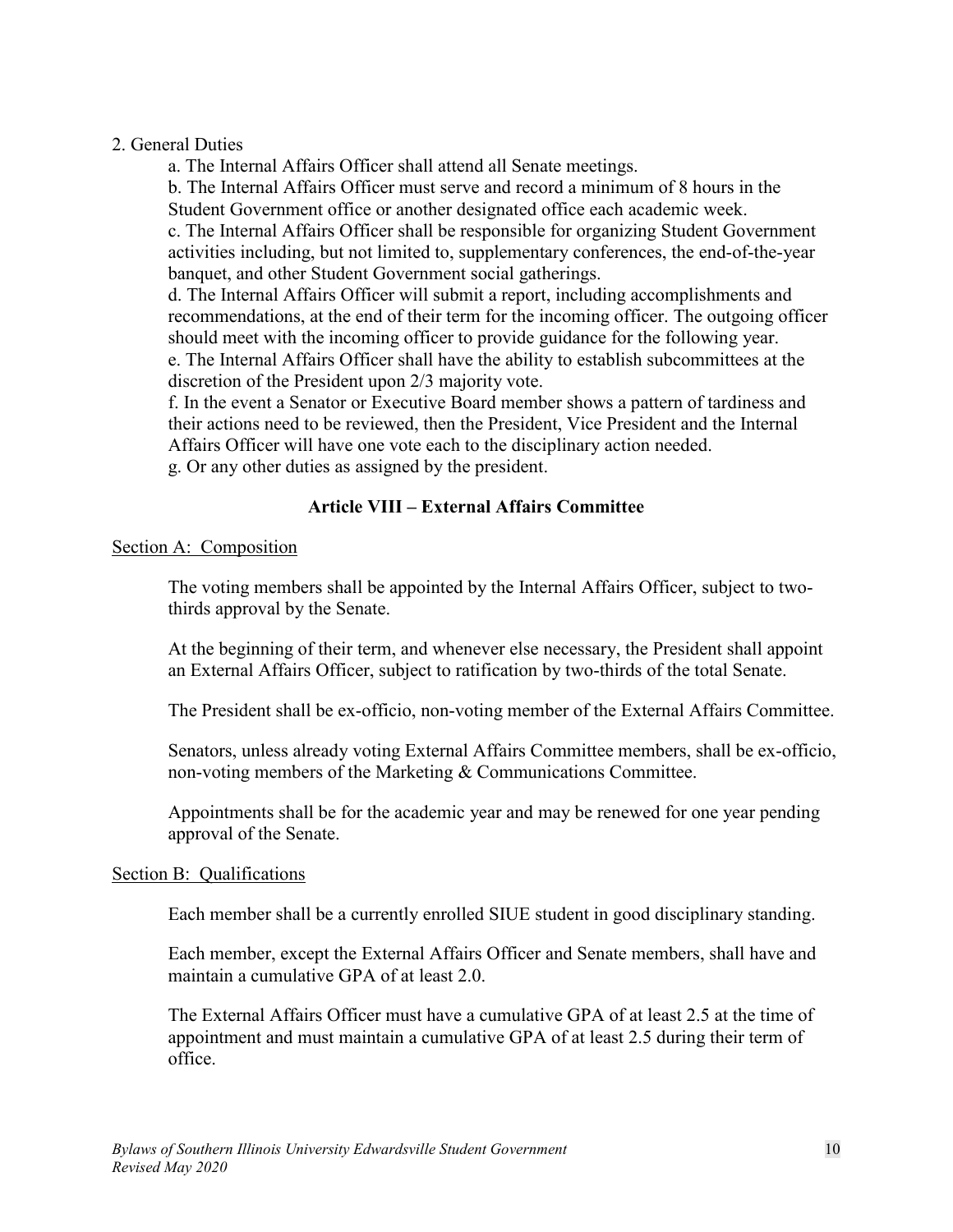The External Affairs Officer must have completed one academic term as a full-time student at Southern Illinois University Edwardsville.

#### Section C: External Affairs Officer

- 1. Presides at all External Affairs Committee meetings.
- 2. Responsible for the organization and operation of the External Affairs Committee and for communication of its operation to the Senate.
- 3. Must attend all Senate meetings.
- 4. Must serve and record a minimum of 12 office hours in the Student Government office or another designated office each academic week.
- 5. Shall be the spokesperson for the Senate.
- 6. May serve as the SIUE representative to the Illinois Board of Higher Education Student Advisory Council.
- 7. Will forward committee recommendations, based on the consensus of the External Affairs Committee, to the Student Government Office Support Specialist at least three days prior to each Senate meeting. These recommendations shall be included on the next Senate agenda for Senate approval.
- 8. Shall be responsible for distributing the committee informational packet to any student requesting information by mail or in person.
- 9. Will submit a report, including accomplishments and recommendations, at the end of their term for the incoming External Affairs Officer. The outgoing External Affairs Officer should meet with the incoming External Affairs Officer to provide guidance for the following year.
- 10. Or any other duties as assigned by the president.
- 11. The External Affairs Officer shall work in conjunction with the Internal Affairs Officer to fill their committee.

#### Section D: Vice Chair

The vice chair, upon the absence of the External Affairs Officer, shall assume the duties of the External Affairs Officer.

The vice chair shall be a voting member of the External Affairs Board.

#### Section E: Meetings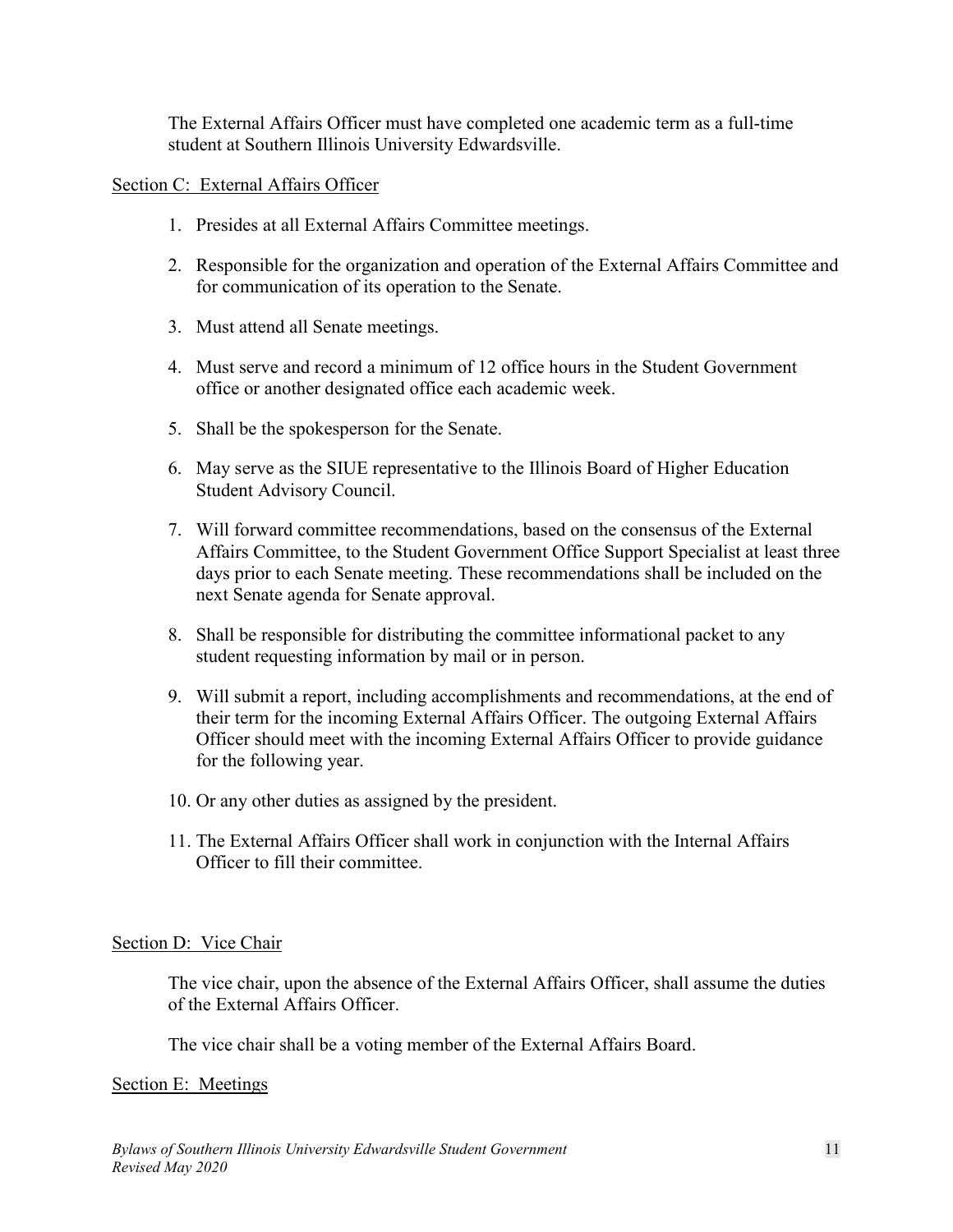The External Affairs Committee shall meet twice a month as a whole.

#### Section F: Removal

The External Affairs Officer may dismiss members that are unable to perform their duties as members of the External Affairs Committee. Extraordinary cases will be judged by their own merit.

If a member misses two meetings within the semester, they will be removed from the Committee. In most instances, absences must be excused by the External Affairs Officer and notice must be given prior to the meeting.

The External Affairs Officer may dismiss the Vice Chair for substantial reasons with the consent of the President.

The External Affairs Officer may be removed for provisions stated in the Article IV, Section E, and Subsection 5 of the Constitution.

The External Affairs Officer may be removed for just cause by a three-fourths vote of the total membership of the Senate.

#### Section G: Duties and Responsibilities

The External Affairs Committee will coordinate community building activities between the SIUE community, the city of Edwardsville, and the metropolitan area communities surrounding the university.

The External Affairs Committee will coordinate community building activities within the SIUE community.

The External Affairs Committee shall inform the community of Student Government's efforts.

The External Affairs Committee shall act on behalf of students' needs.

The External Affairs Committee shall research higher education topics that concern the students of SIUE.

The External Affairs Committee shall coordinate lobby efforts on behalf of the students of SIUE.

The External Affairs Committee will maintain and coordinate the Student Discount Program, and contact new businesses to begin the discount program and inform the students of existing discounts.

# **Article IX – Student Organization Advisory Board**

#### <span id="page-13-0"></span>Section A: Composition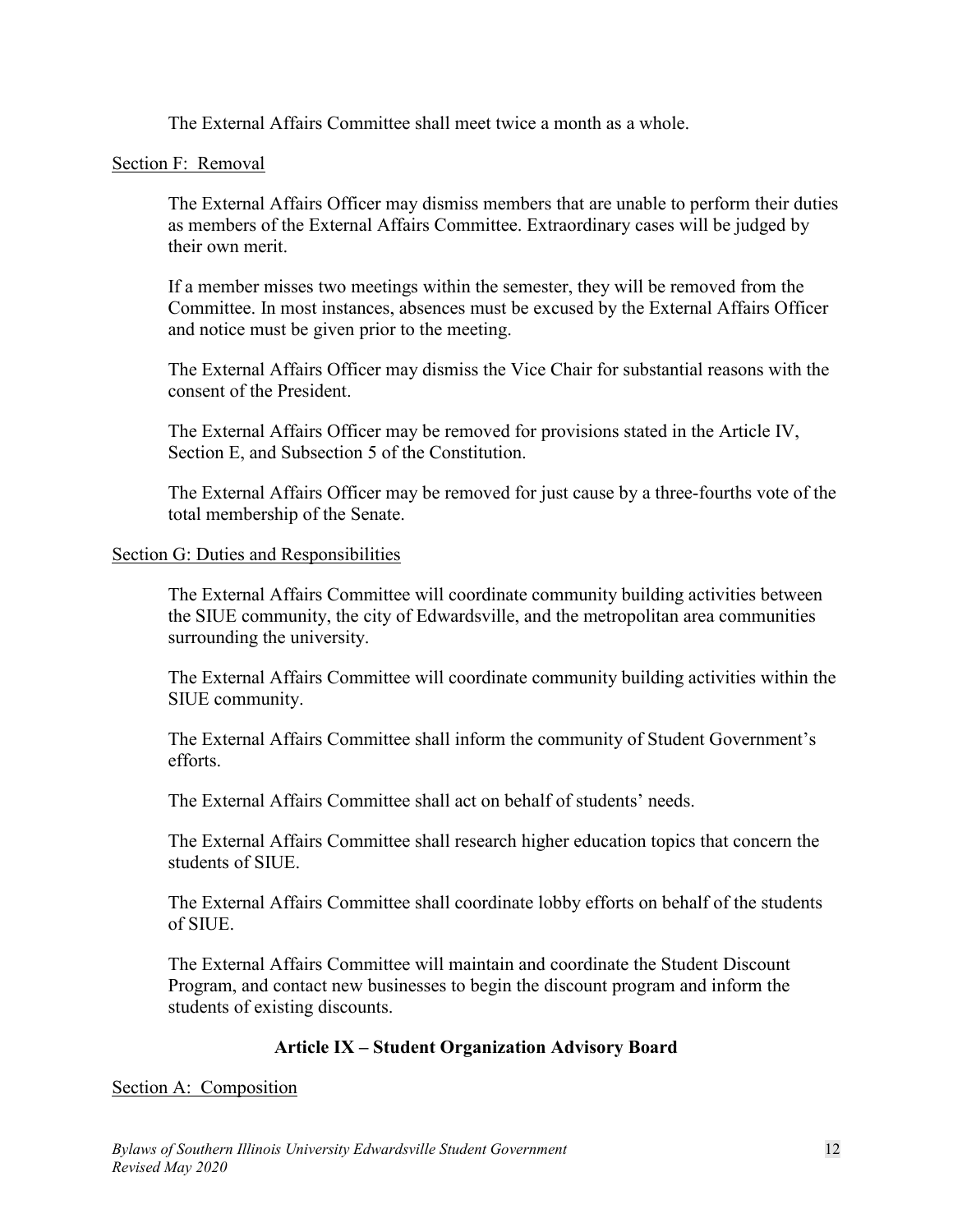The Student Organization Advisory Board shall consist of seven voting members and the Organization Relations Officer (ORO). The voting members shall be: two Senators appointed by a majority of the Student Senate, and five students-at-large appointed by the Internal Affairs Officer in conjunction with the Organization Relations Officer, subject to approval by two-thirds of the total Senate.

At the beginning of their term, and whenever else necessary, the President shall appoint the ORO, subject to a two-thirds vote of the total Senate.

One member may be designated by the ORO as the Vice Chair of the Student Organization Advisory Board, pending approval by the President.

Senators, unless already voting Student Organization Advisory Board members, shall be ex-officio, non-voting members of the Student Organization Advisory Board.

Appointments shall be for the academic year and may be renewed pending approval of the Senate.

#### Section B: Qualifications

Each member of the Student Organization Advisory Board shall be a currently enrolled SIUE student in good disciplinary standing.

Each member, except the ORO and Senate members, shall have and maintain a cumulative GPA of at least 2.0.

The ORO must have a cumulative GPA of at least 2.5 at the time of appointment and must maintain a cumulative GPA of at least 2.5 during their terms of office.

The ORO must have completed one academic term as a full-time student at SIUE.

#### Section C: Organization Relations Officer (ORO)

- 1. Presides at all Student Organization Advisory Board meetings.
- 2. May only vote in the event of a tie.
- 3. Is responsible for the organization and operation of the Student Organization Advisory Board and for communication of its operation to the Senate.
- 4. Must attend all Senate meetings.
- 5. Must serve and record a minimum of 8 office hours in the Student Government office or another designated office each academic week.
- 6. Shall forward all pending material to Student Organization Advisory Board members at least two days prior to schedule Student Organization Advisory Board meetings.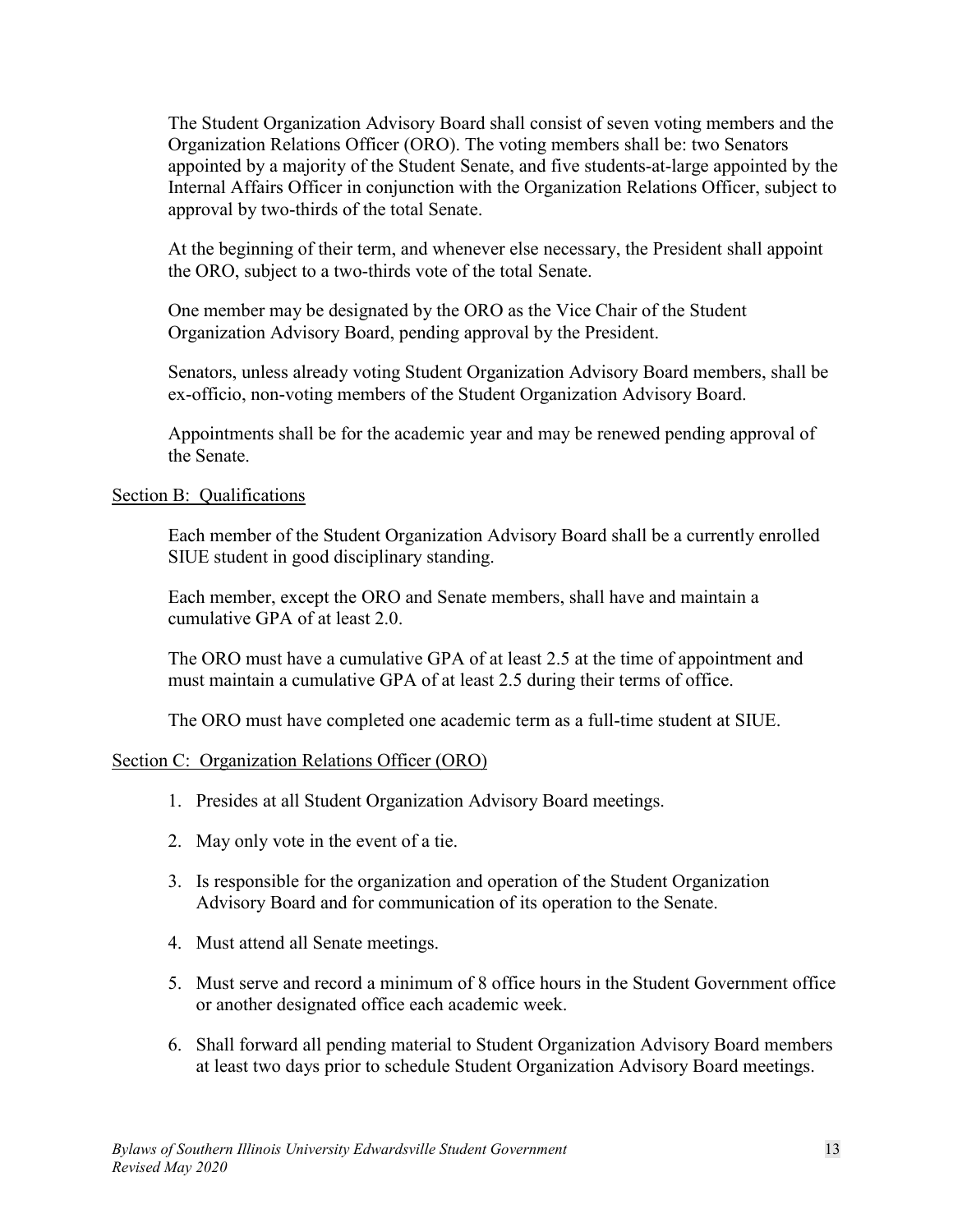- 7. Is the spokesperson for the Student Organization Advisory Board and will forward all business and recommendations to the Student Government Office Support Specialist at least three days prior to each Senate meeting and shall be included on the next Senate agenda for approval.
- 8. Shall either meet with petitioning student organizations or appoint a representative with approval of the Student Organization Advisory Board to meet with petitioning student organizations to assist with the drafting of their constitutions.
- 9. Will submit a report, including accomplishments and recommendations, at the end of their term for the incoming chair. The outgoing chair should meet with the incoming chair to provide guidance for the following year.
- 10. And any other duties as assigned by the president.

# Section D: Vice Chair

Upon the absence of the ORO, shall assume the duties of the ORO.

Shall be a voting member of the Student Organization Advisory Board.

#### Section E: Meetings

No official business shall be conducted by the SOAB unless quorum is established.

Quorum shall consist of fifty percent plus one  $(50\% + 1)$  of the total membership of the Student Organization Advisory Board.

Student Organization Advisory Board members shall be required to wait no more than 15 minutes to establish quorum.

The Student Organization Advisory Board shall abide by the Constitution of the Student Government on matters not covered by these Bylaws. In matters not covered by these Bylaws, the Student Organization Advisory Board shall abide by *Robert's Rules of Order-Newly Revised.*

The Student Organization Advisory Board shall meet bi-weekly, with at least seven meetings scheduled per semester.

#### Section F: Removal

The ORO may dismiss the Vice Chair for substantial reasons with the consent of the President.

The ORO may be removed for provisions stated in Article IV. Section F of the Constitution.

The ORO may be removed for just cause by a three-fourths vote of the total membership of the Senate.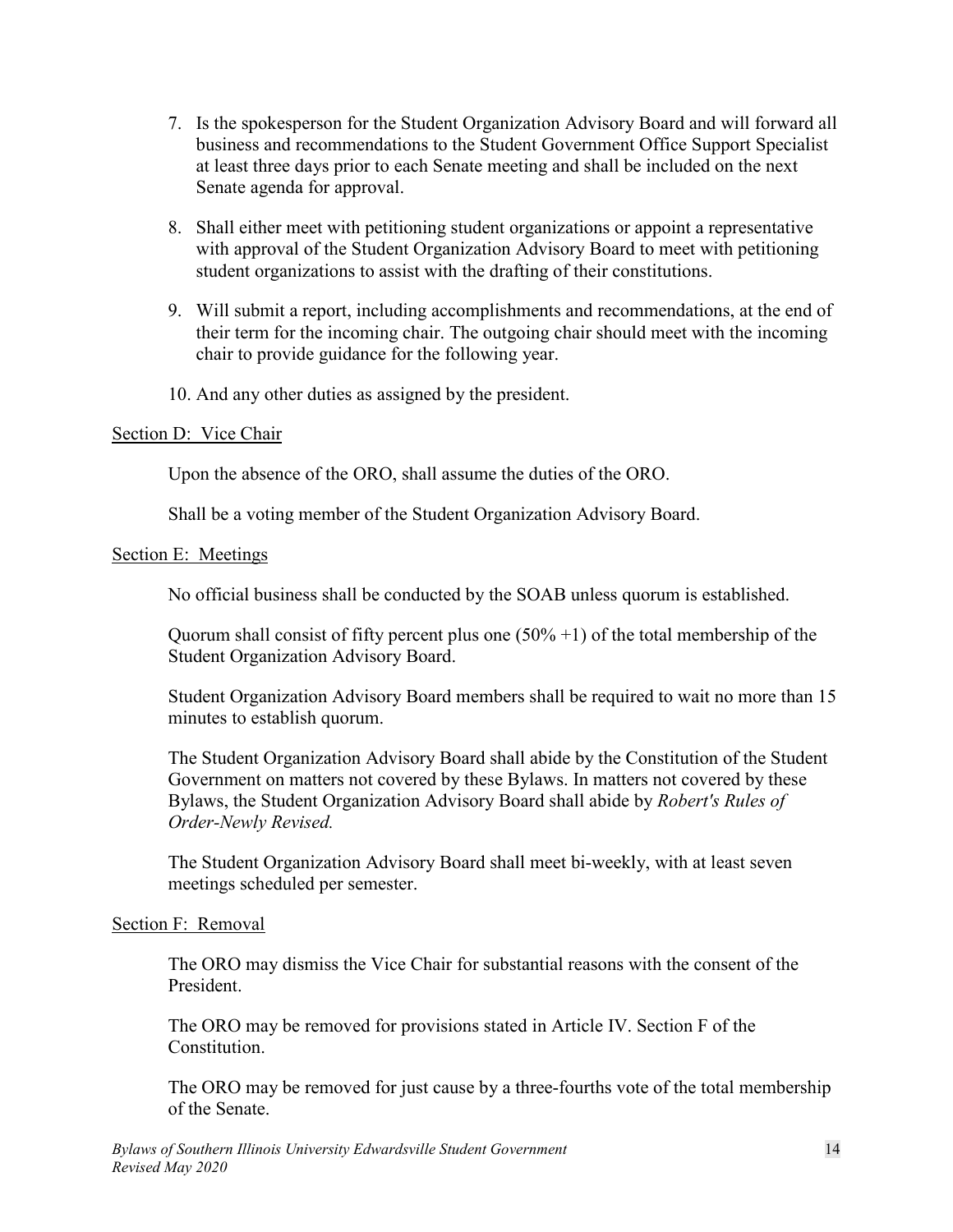#### Section G: Duties and Responsibilities

The Student Organization Advisory Board shall review the constitutions of petitioning student organizations and forward their recommendations to the Senate.

The Student Organization Advisory Board shall recommend to the Kimmel Student Involvement Center which student organizations shall receive space allocations of either locker space or office space, according to established policy regarding space allocations for student organizations.

The Student Organization Advisory Board shall serve in an advisory role to the Kimmel Student Involvement Center regarding student organizations.

# **Article X – Marketing and Communications Committee**

#### Section A: Composition

The Marketing and Communications Committee shall consist of five members and the Marketing and Communications Officer. The voting members shall be: two Senators appointed by majority of the Student Senate, and three students-at-large appointed by the Internal Affairs Officer in conjunction with the Marketing and Communications Officer, subject to approval by two-thirds of the total Senate.

At the beginning of their term, and whenever else necessary, the President shall appoint the Marketing and Communications Officer, subject to a two-thirds vote of the total Senate.

One member may be designated by the Marketing and Communications Officer as the Vice Chair of the Marketing and Communications Committee, pending approval by the President.

Senators, unless already voting Marketing and Communications members, shall be exofficio, non-voting members of the Marketing and Communications Committee.

Appointments shall be for the academic year and may be renewed pending approval of the Senate.

#### Section B: Qualifications

Each member of the Marketing and Communications Committee shall be a currently enrolled SIUE student in good disciplinary standing.

Each member, except the Marketing and Communications Officer and Senate members, shall have and maintain a cumulative GPA of at least 2.0.

The Marketing and Communications Officer must have completed one academic term as a full-time student at SIUE.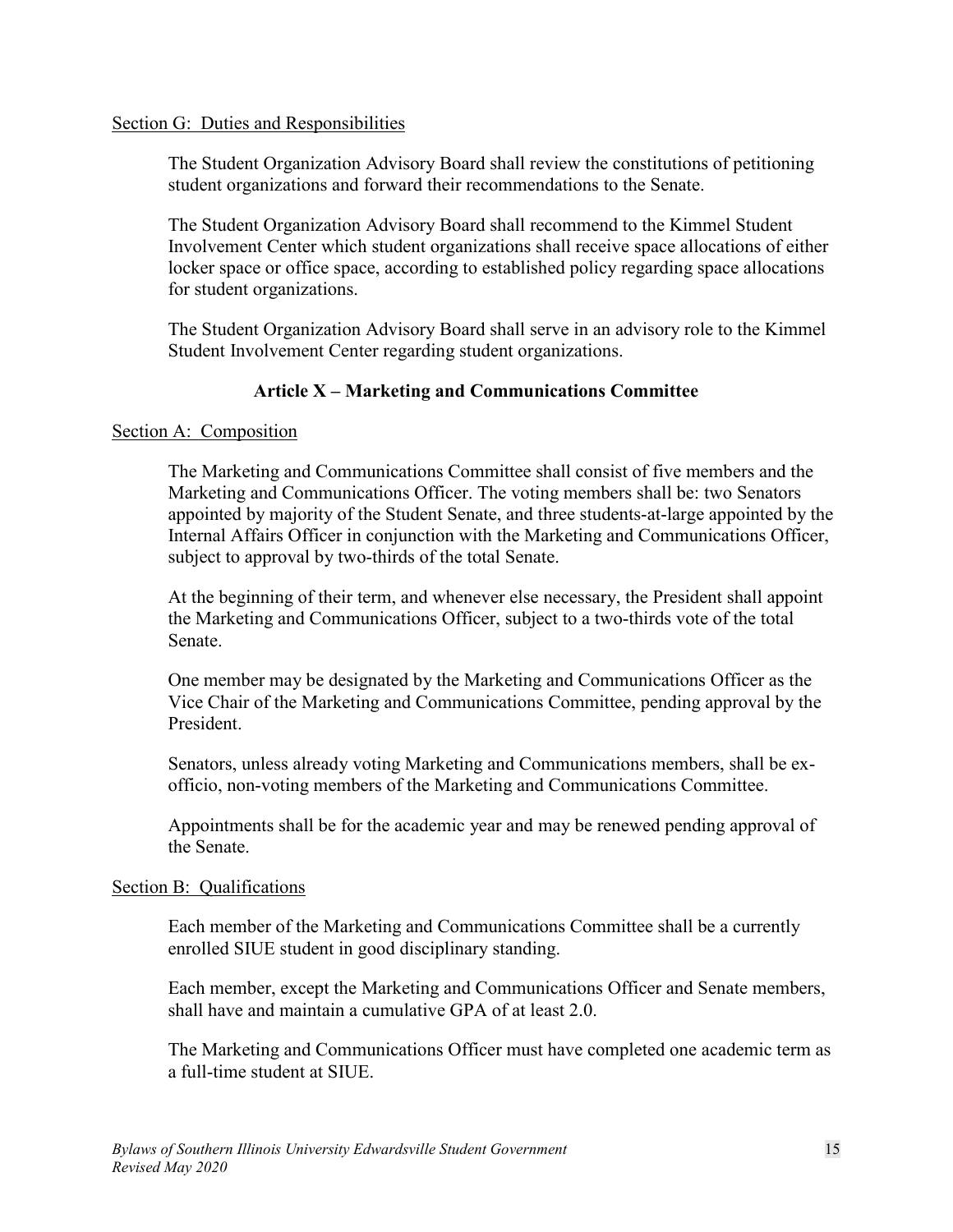#### Section C: Marketing and Communications Officer

The Marketing and Communications Officer must have a cumulative GPA of at least 2.5 at the time of appointment and must maintain a cumulative GPA of at least 2.5 during their term in office.

The Marketing and Communications Officer must have completed one academic term as a full-time student at Southern Illinois University Edwardsville.

The Marketing and Communications Officer must be a declared Mass Communications, Speech Communications, or Business Administration: Marketing major.

#### Section D: Removal

The Marketing and Communications Officer may be removed for provisions stated in Article IV, Section E, Subsection 5, of the Constitution.

The Marketing and Communications Officer may be removed for just cause by a threefourths vote of the total membership of the Senate.

#### Section E: Duties and Responsibilities

1. Social Media Responsibilities

a. The Marketing and Communications Officer shall be responsible for maintaining and updating Student Government's presence in various social networks.

b. The Marketing and Communications Officer shall be responsible for developing and researching new ways in which Student Government can utilize social media to engage with the SIUE campus community.

c. The Marketing and Communications Officer shall be responsible for ensuring that Student Government adheres to all policies governing social media usage by the Southern Illinois University Edwardsville administration.

#### 2. Marketing Responsibilities

a. The Marketing and Communications Officer shall be responsible for creating an annual marketing plan to encourage recruitment of students for Student Government and University-wide committees.

b. The Marketing and Communications Officer shall be responsible for maintaining upto-date marketing tools for Student Government including but not limited to videos, brochures, flyers, and posters.

c. The Marketing and Communications Officer shall be responsible for working with Student Government Executive Board members and Senators to produce marketing plans and tools for events that the aforementioned members are planning.

#### 4. Event Responsibilities

a. The Marketing and Communications Officer shall oversee Student Government's participation in activity fairs and any other events that recruit students and/or promote Student Government.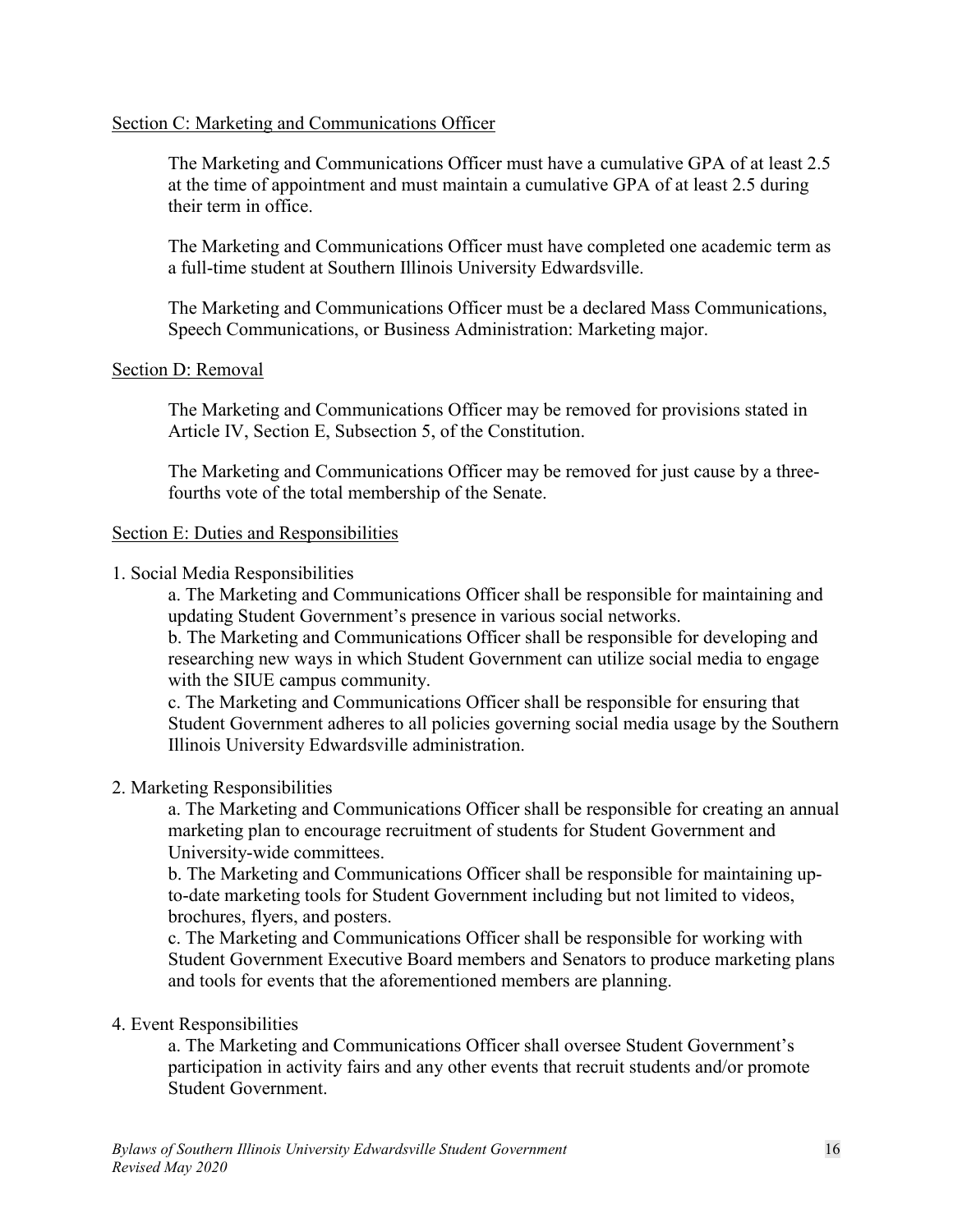b. The Marketing and Communications Officer shall maintain a listing of Student-Government-sponsored, Student-Government-co-sponsored, and/or Student Government non-sponsored events organized by recognized student organizations and Student Government.

#### 5. Communication Responsibilities

a. The Marketing and Communications Officer shall be responsible for any press releases informing the campus, local, state, or national communities about Student Government actions.

b. The Marketing and Communications Officer shall be responsible for writing and constructing Student Government newsletters informing Student Government members about actions and events that are occurring within Student Government.

c. The Marketing and Communications Officer shall be responsible for creating, organizing, and documenting any surveys and/or petitions.

#### 6. General Duties

a. The Marketing and Communications Officer shall attend all Senate meetings. b. The Marketing and Communications Officer must serve and record a minimum of 10 hours in the Student Government office or another designated office each academic week.

c. The Marketing and Communications Officer will submit a report, including accomplishments and recommendations, at the end of their term for the incoming officer. d. The Marketing and Communications Officer shall have the ability to establish subcommittees at the discretion of the President upon 2/3 majority vote. e. Or any other duties as assigned by the President

#### **Article XI – Election Commission**

#### <span id="page-18-0"></span>Section A: Composition

An election commission shall be established to administer each general student body election.

The Election Commission shall be composed of the Election Commissioner, two members appointed by the Senate, one ex-officio member appointed by the President, and the Associate Director of the Kimmel Student Involvement Center as an ex-officio member.

No later than the first Senate meeting of the spring semester, the President shall appoint the Election Commissioner, subject to the approval of two-thirds of the Senate.

Members of the Election Commission, except for the Associate Director of the Kimmel Student Involvement Center, must be enrolled SIUE students; and may not be affiliated with the campaign or support of any candidate; and may not be directly affiliated with the Student Government office, Senators, or Student Government staff personnel.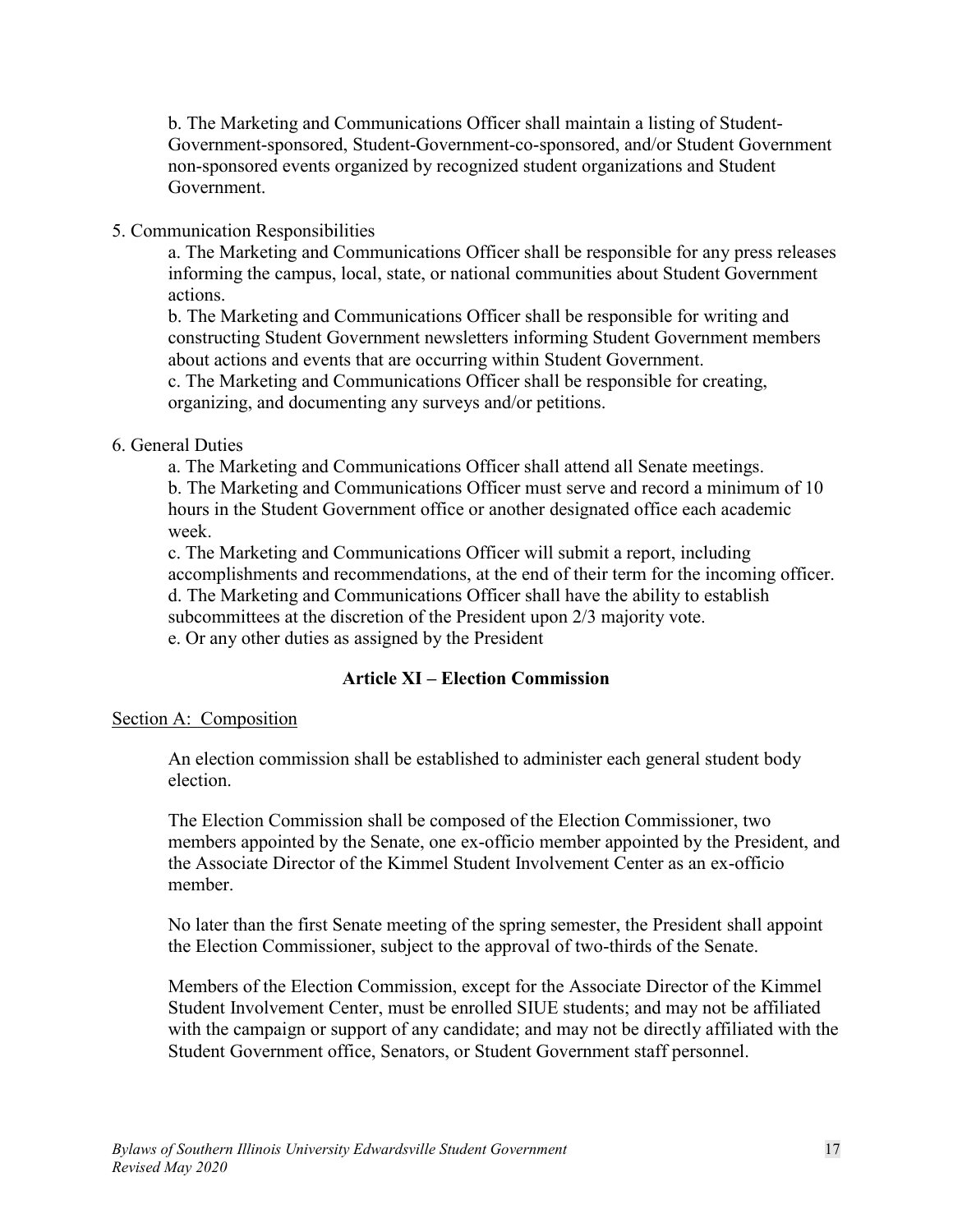# Section D: Duties and Powers of the Election Commission

Make and administer the election rules of procedure, administer the election, assist with mediation & decision of election grievances.

Assist the Election Commissioner in the exercise of their duties and powers.

# Section E: Duties and Powers of the Election Commissioner

- 1. While working in conjunction with the Office Support Specialist, prepare and distribute election materials, including election rules and interpretations thereof; applications, forms, information, and eligibility requirements for positions; a list of candidates for the positions to be filled and information on candidate affiliations; referendum materials; and ballots.
- 2. Meet with all candidates following application deadline through the mandatory candidate meetings.
- 3. The Election Commissioner has the final review of the eligibility of all candidates and the election process.
- 4. Enforce election rules by investigating written charges filled by an enrolled student(s) alleging election rule violations by investigating election rule violations that otherwise come to their attention; by advising, verbally or by written notice, any applicable candidate(s) to cease any violation of election rules; and by disqualifying any candidate(s) guilty of election rule violations and taking appropriate action regarding the removal of such candidate(s) from election ballots.
- 5. Ensure that polling places are properly arranged and staffed and secured during the election.
- 6. Submit, through the Election Commission to the Senate, a final report and make available to interested parties the following:
	- a. The final tally of votes cast for candidates listed on the ballot and for write-in candidates.
	- b. Working in conjunction with the Office Support Specialist to validate any write-in candidate(s) who receives enough votes to be elected.
- 7. Must attend all senate and executive board meetings.
- 8. Make two monthly written and verbal reports at Senate and Executive Board meetings.

# Section F: Candidates' Responsibilities

Each candidate, including write-in candidates, must meet all requirements of the office that they seek. Failure of a candidate to meet the requirements shall constitute cause for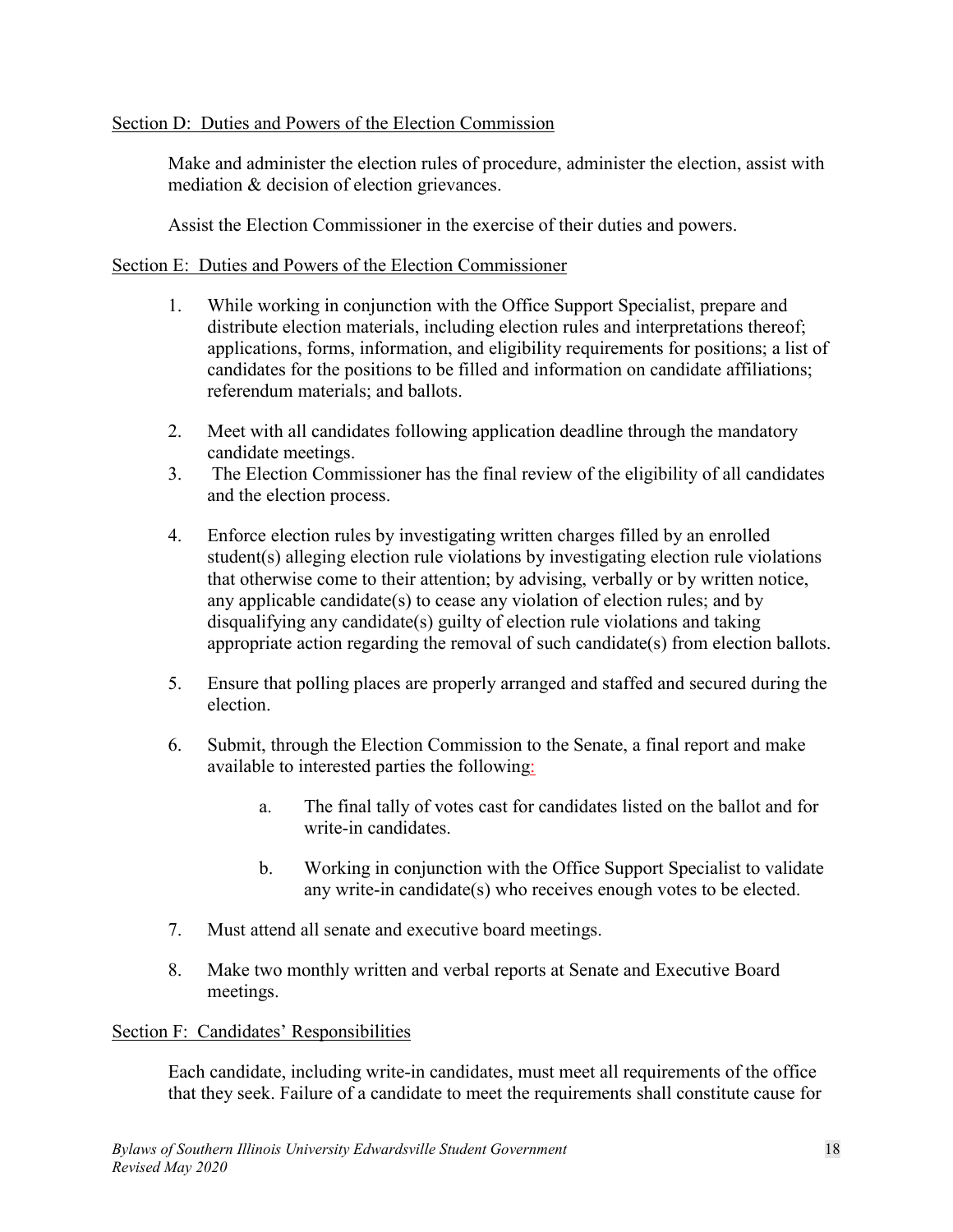removal of the candidate from the election ballot. No candidate may be certified to hold an office for which they do not meet the requirements.

Each candidate shall be responsible for the conduct of their campaign workers.

Failure of a candidate to cease a violation of election rules after having been so advised by the Election Commissioner shall constitute cause for removal of the candidate from the election ballot and/or disqualification of the candidate from being elected.

# Section G: Ballots and Ballot Counts

The Commission shall confirm with the Office Support Specialist to ensure all ballot information is secure through the electronic ballot until such time as a final disposition has been made of the results of the election by the Senate, either through ratification of the Election Commission's report on the election results or through some other action determined by the Senate.

# **Article XII – Student Diversity Council**

# Section A: Composition

The voting members shall be appointed by the Internal Affairs Officer in conjunction with the Student Diversity Officer, subject to approval by two-thirds of the total Senate.

At the beginning of their term, and whenever else necessary, the President shall appoint The Student Diversity Officer, subject to ratification by two-thirds of the total Senate.

The President shall be ex-officio, non-voting member of the Student Diversity Council.

Appointments shall be for the academic year and may be renewed for one year pending approval of the Senate.

# Section B: Qualifications

Each member shall be a currently enrolled SIUE student in good disciplinary standing.

Each member, except the Student Diversity Officer and Senate members, shall have and maintain a cumulative GPA of at least 2.0.

The Student Diversity Officer must have a cumulative GPA of at least 2.5 at the time of appointment and must maintain a cumulative GPA of at least 2.5 during his/her terms of office.

The Student Diversity Officer must have completed one academic term as a full-time student at Southern Illinois University Edwardsville.

# Section C: Student Diversity Officer

1. Presides at all Student Diversity Council meetings.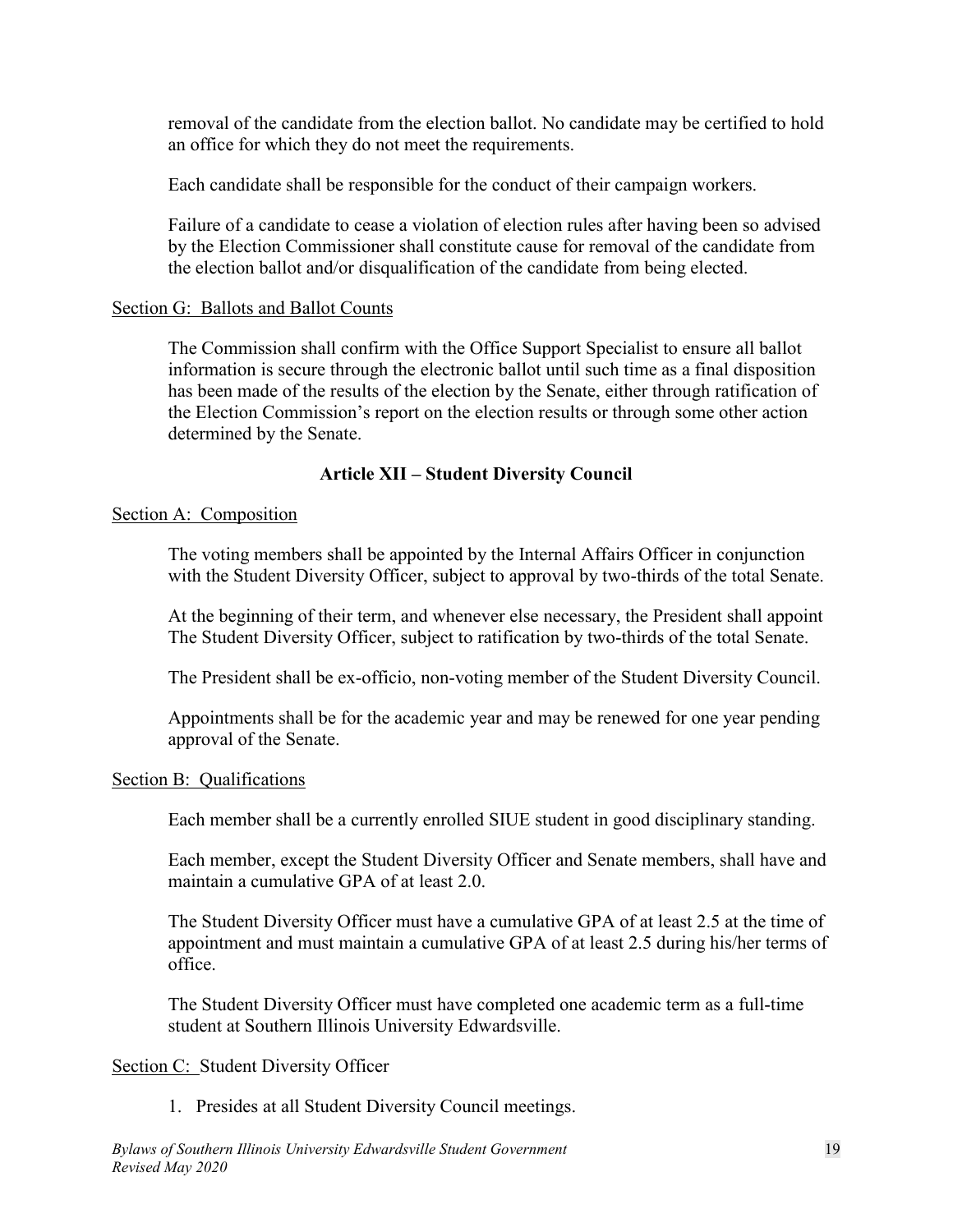- 2. Responsible for the organization and operation of the Student Diversity Council and for communication of its operation to the Senate.
- 3. Must attend all Senate meetings.
- 4. Must serve and record up to 10 office hours in the Student Government office or another designated office each academic week. The Student Diversity Officer may work up to 15 office hours if approved in advance by the Student Body President.
- 5. Shall be the spokesperson for the Senate.
- 7. Will forward committee recommendations, based on the consensus of the Student Diversity Council, to the Student Government Office Support Specialist at least three days prior to each Senate meeting. These recommendations shall be included on the next Senate agenda for Senate approval
- 8. Shall be responsible for distributing the committee informational packet to any student requesting information by mail or in person.
- 9. Will submit a report, including accomplishments and recommendations, at the end of their term for the incoming Student Diversity Officer. The outgoing Student Diversity Council should meet with the incoming Student Diversity Council to provide guidance for the following year.
- 10. Or any other duties as assigned by the president.

#### Section D: Vice Chair

The vice chair, upon the absence of the Student Diversity Council, shall assume the duties of the Student Diversity Council.

The vice chair shall be a voting member of the Student Diversity Council.

#### Section E: Meetings

The Student Diversity Council shall meet twice a month.

#### Section F: Removal

The Student Diversity Officer may dismiss members that are unable to perform their duties as members of the Student Diversity Council. Extraordinary cases will be judged by their own merit.

If a member misses two meetings within the semester, they will be removed from the Committee. In most instances, absences must be excused by the Student Diversity Officer and notice must be given prior to the meeting.

The Student Diversity Officer may dismiss the Vice Chair for substantial reasons with the consent of the President.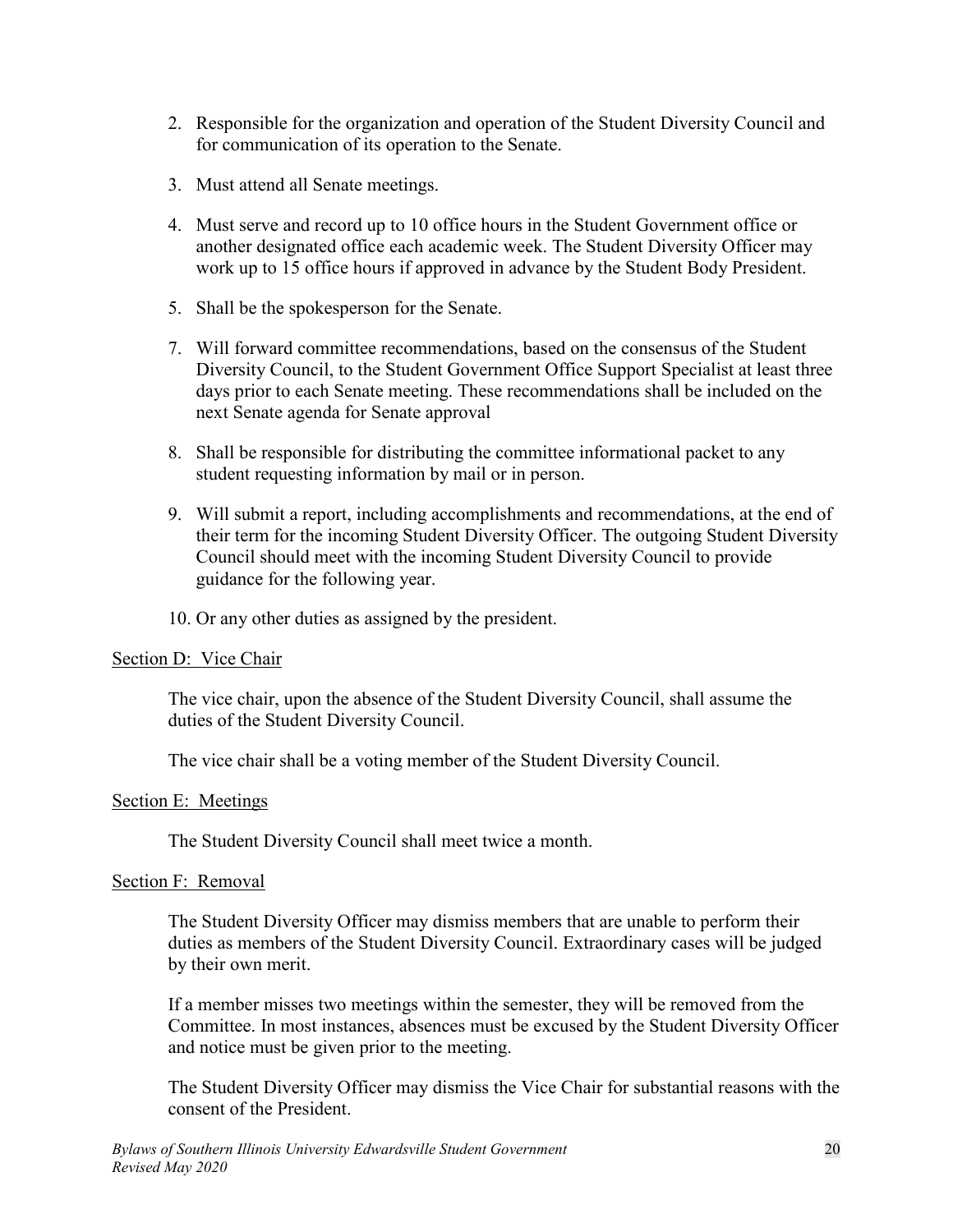The Student Diversity Officer may be removed for provisions stated in the Article IV, Section E, and Subsection 5 of the Constitution.

The Student Diversity Officer may be removed for just cause by a three-fourths vote of the total membership of the Senate.

#### Section G: Duties and Responsibilities

The Student Diversity Officer, along with the Council shall work to improve communications between university administration and students from diverse groups.

The Student Diversity Officer, along with the Council shall promote diversity and inclusion programming at SIUE.

The Student Diversity Officer, along with the Council shall create recommendations for university governing bodies, including at least one (1) Student Diversity Report per semester provided to the Senate.

The Student Diversity Officer, along with the Diversity Council shall assist the efforts of the Center for Student Diversity and Inclusion, including serving in a student advisory role when possible.

# **Article XIII – Disciplinary Action**

#### <span id="page-22-0"></span>Section A: Executive Board

Executive Board members who are absent for two consecutive Executive Board meetings or two consecutive Senate meetings in a semester or who accrue three total absences within a semester, excused or unexcused, will be immediately removed from office.

#### Section B: Senators

Any Senator who does not uphold their duties and responsibilities is subject to disciplinary action. Dereliction of duties and responsibilities includes, but is not limited to, failure to:

- a) Abide by the constitution and bylaws of Student Government.
- b) Serve and participate on two standing committees.
- c) Provide the Senate with written reports of committee meetings attended.
- d) Serve and record a minimum of three office hours per academic week during the fall and spring semesters.
- e) Attend at least three events sponsored or co-sponsored by Student Government each semester and submit a report for each event attended.

Disciplinary action taken by the Vice President is as follows:

a) First offense – A written reprimand sent to the Senator.